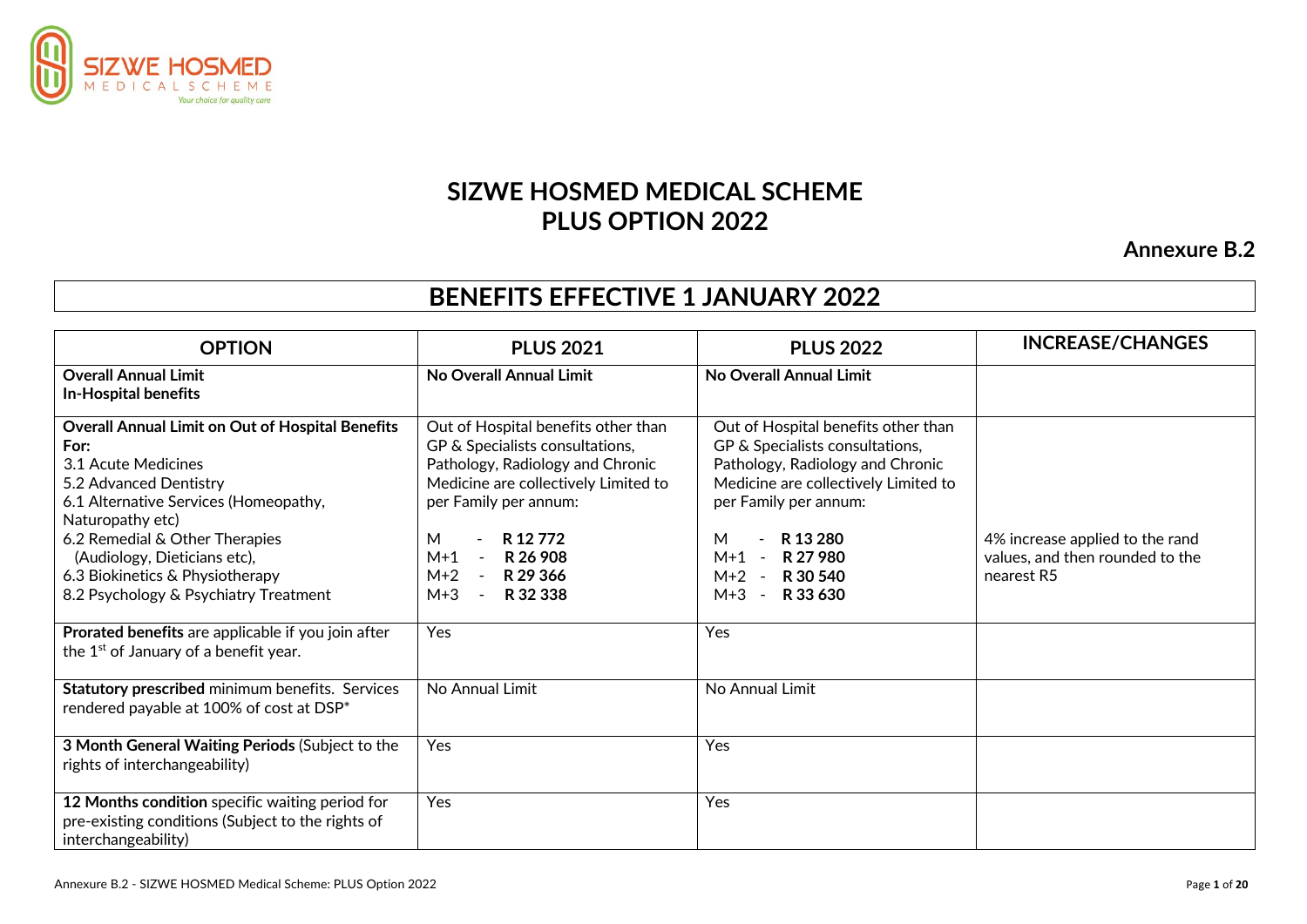

| Claims received later than the last day of the $4th$<br>month in which the service was rendered will not | Yes                                 | Yes                                 |  |
|----------------------------------------------------------------------------------------------------------|-------------------------------------|-------------------------------------|--|
|                                                                                                          |                                     |                                     |  |
| be covered.                                                                                              |                                     |                                     |  |
|                                                                                                          |                                     |                                     |  |
| Emergency medical cover whilst traveling outside                                                         | 100% of Scheme rates payable in RSA | 100% of Scheme rates payable in RSA |  |
| of South Africa. (Subject to PMBs)                                                                       | currency.                           | currency.                           |  |
|                                                                                                          | Subject to completion of            | Subject to completion of            |  |
|                                                                                                          | documentation prior to leaving RSA. | documentation prior to leaving RSA. |  |
|                                                                                                          | Subject to approval by Scheme.      | Subject to approval by Scheme.      |  |
|                                                                                                          |                                     |                                     |  |

# **IN HOSPITAL BENEFITS**

# **1. HOSPITALISATION AND ASSOCIATED COSTS – PRIVATE**

| <b>OPTION</b>                                                                                                                                                | <b>PLUS 2021</b>           | <b>PLUS 2022</b>           | <b>INCREASES/CHANGES</b> |  |
|--------------------------------------------------------------------------------------------------------------------------------------------------------------|----------------------------|----------------------------|--------------------------|--|
| Items 1.01 - 1.25                                                                                                                                            |                            |                            |                          |  |
| Limited collectively and subject to pre-authorisation.                                                                                                       |                            |                            |                          |  |
| 1.01 Hospital admissions: Unlimited benefits for Prescribed Minimum Benefit conditions, subject to PMB legislation and regulations.                          |                            |                            |                          |  |
| All hospital admissions (including PMBs) are subject to pre-authorisation and case management protocols. In case of emergency admissions, the Scheme must be |                            |                            |                          |  |
| notified within 48 hours of admission. Failure to pre-authorise or to notify the scheme of an admission will result in non-payment of claims.                |                            |                            |                          |  |
|                                                                                                                                                              |                            |                            |                          |  |
| 1.01.1 Accommodation in Intensive and High Care                                                                                                              | 100% of Negotiated Tariff* | 100% of Negotiated Tariff* |                          |  |
| unit and General Ward, as well as Theatre and                                                                                                                |                            |                            |                          |  |
| <b>Recovery Room</b>                                                                                                                                         |                            |                            |                          |  |
| <b>OPTION</b>                                                                                                                                                | <b>PLUS 2021</b>           | <b>PLUS 2022</b>           | <b>INCREASES/CHANGES</b> |  |
|                                                                                                                                                              |                            |                            |                          |  |
| 1.02 Medicine items and Pharmaceutical Products used whilst in-hospital, including TTO:                                                                      |                            |                            |                          |  |
| Subject to PMB medicine formulary* and the use of pharmacy network                                                                                           |                            |                            |                          |  |
|                                                                                                                                                              |                            |                            |                          |  |
| Medicines and consumables used in hospital and                                                                                                               | 100% Negotiated Tariff *   | 100% Negotiated Tariff *   |                          |  |
| theatre                                                                                                                                                      |                            |                            |                          |  |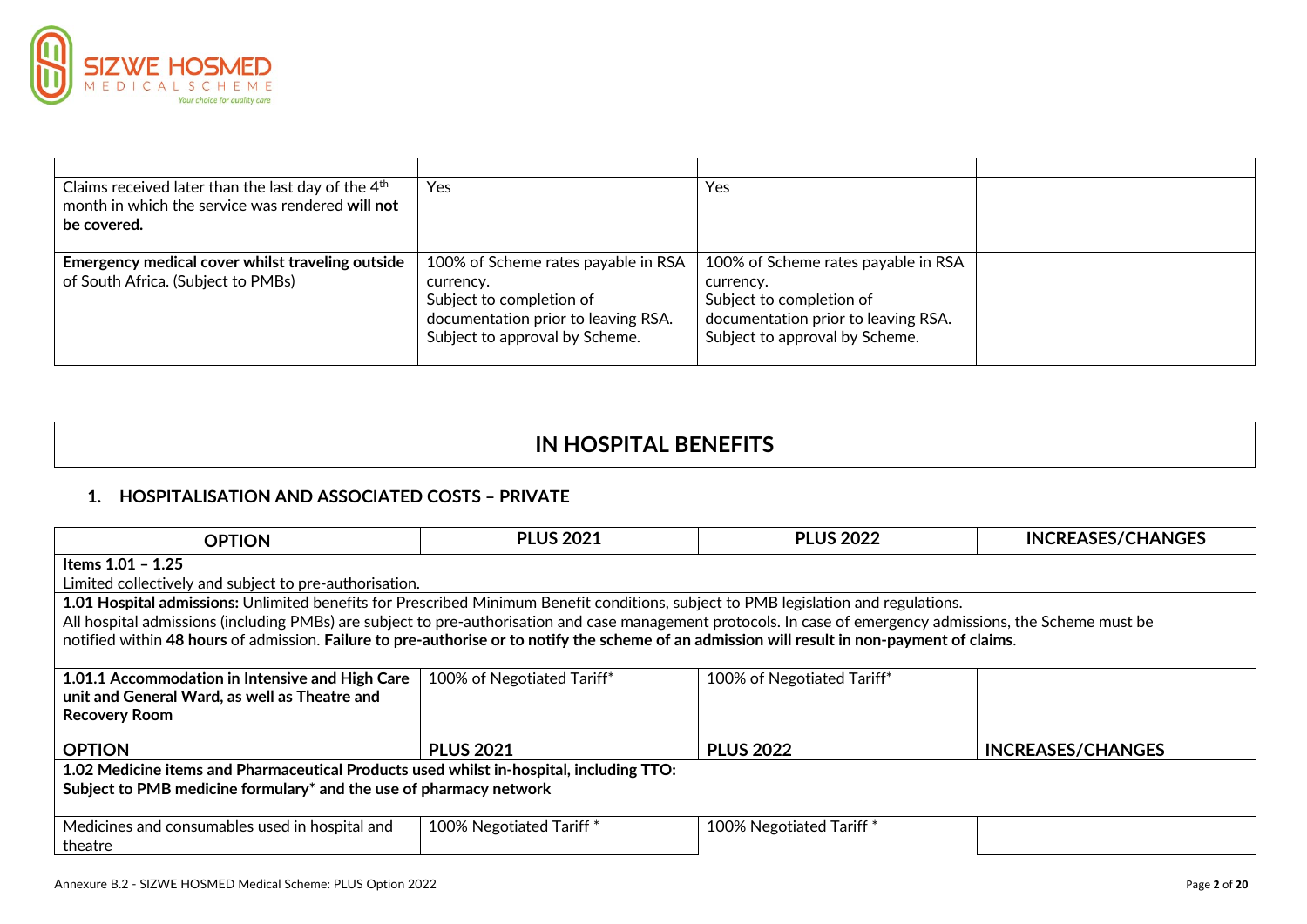

┱

| Medicine to take home after discharge, (TTO, paid<br>from hospital benefit if given to the patient before<br>being discharged subject to formulary* and the use<br>of pharmacy network | Limited to 7 days medicine supply.<br>Subject to benefit limits for non-<br><b>PMBs</b>                                                                                                                                                                        | Limited to 7 days medicine supply.<br>Non-PMBs subject to benefit limits,<br>when TTO is obtained after discharge. | No change, reworded                |  |  |  |
|----------------------------------------------------------------------------------------------------------------------------------------------------------------------------------------|----------------------------------------------------------------------------------------------------------------------------------------------------------------------------------------------------------------------------------------------------------------|--------------------------------------------------------------------------------------------------------------------|------------------------------------|--|--|--|
| 1.03 In-hospital General Practitioner and Specialist services: Subject to PMB and case management protocols. All procedures must be preauthorised                                      |                                                                                                                                                                                                                                                                |                                                                                                                    |                                    |  |  |  |
| 1.03.1 Consultations and procedures                                                                                                                                                    | 200% of Negotiated Tariff*                                                                                                                                                                                                                                     | 200% of Negotiated Tariff*                                                                                         |                                    |  |  |  |
| 1.04 In-Hospital Radiology and Pathology. All Advanced/Specialised Radiology (such as CT, PET, MUGA and MRI scans), as well as Radio-isotope studies; require special                  |                                                                                                                                                                                                                                                                |                                                                                                                    |                                    |  |  |  |
| authorisation and specialist referral. Failure to preauthorise would result in non-payment of claims.                                                                                  |                                                                                                                                                                                                                                                                |                                                                                                                    |                                    |  |  |  |
| 1.04.1 Basic Radiology and Pathology in-hospital                                                                                                                                       | 100% of Scheme Tariff                                                                                                                                                                                                                                          | 100% of Scheme Tariff                                                                                              |                                    |  |  |  |
| 1.04.2 Advanced/Specialised Radiology:<br>(Joint benefit In and Out of Hospital)<br>Subject to preauthorisation and specialist referral.                                               | Limited to 2 scans per beneficiary per<br>annum                                                                                                                                                                                                                | Limited to 2 scans per beneficiary per<br>annum                                                                    |                                    |  |  |  |
|                                                                                                                                                                                        | 10% co-payment is applicable for<br>non-PMBs MRI and CT scans                                                                                                                                                                                                  | 10% co-payment is applicable for<br>non-PMBs, MRI and CT scans                                                     |                                    |  |  |  |
|                                                                                                                                                                                        | 1.05 Major In-Hospital Medical Services and Procedures: All subject to pre-authorisation, treatment protocols and clinical guidelines. Failure to preauthorise would result in<br>non-payment of claims. Prescribed Minimum Benefits applicable as prescribed. |                                                                                                                    |                                    |  |  |  |
| 1.05.1 Oncology                                                                                                                                                                        | 100% of DSP Tariff*                                                                                                                                                                                                                                            | 100% of DSP Tariff*                                                                                                |                                    |  |  |  |
| Unlimited benefits for PMBs. Include<br>consultations, investigations and treatment.                                                                                                   | Enhanced oncology DSP* protocols<br>apply                                                                                                                                                                                                                      | Enhanced oncology DSP* protocols<br>apply                                                                          |                                    |  |  |  |
| Subject to the use of DSP and registration on the<br>Disease Management Programme.                                                                                                     | Unlimited Oncology treatment.                                                                                                                                                                                                                                  | Unlimited Oncology treatment.                                                                                      | 4% increase on applied to the rand |  |  |  |
|                                                                                                                                                                                        | Benefits in excess of R622 298 will be                                                                                                                                                                                                                         | Benefits in excess of R647 190 will be                                                                             | value, and then rounded to the     |  |  |  |
|                                                                                                                                                                                        | subject to 20% co-payment for non-<br><b>PMBs</b>                                                                                                                                                                                                              | subject to 20% co-payment for non-<br><b>PMBs</b>                                                                  | nearest R5                         |  |  |  |
| 1.05.2 Renal Dialysis:<br>Department of Health Protocols apply.<br>Unlimited benefits for PMBs. Include peritoneal<br>and haemodialysis.                                               | 100% of Negotiated Tariff*                                                                                                                                                                                                                                     | 100% of Negotiated Tariff*                                                                                         | Reworded                           |  |  |  |

Τ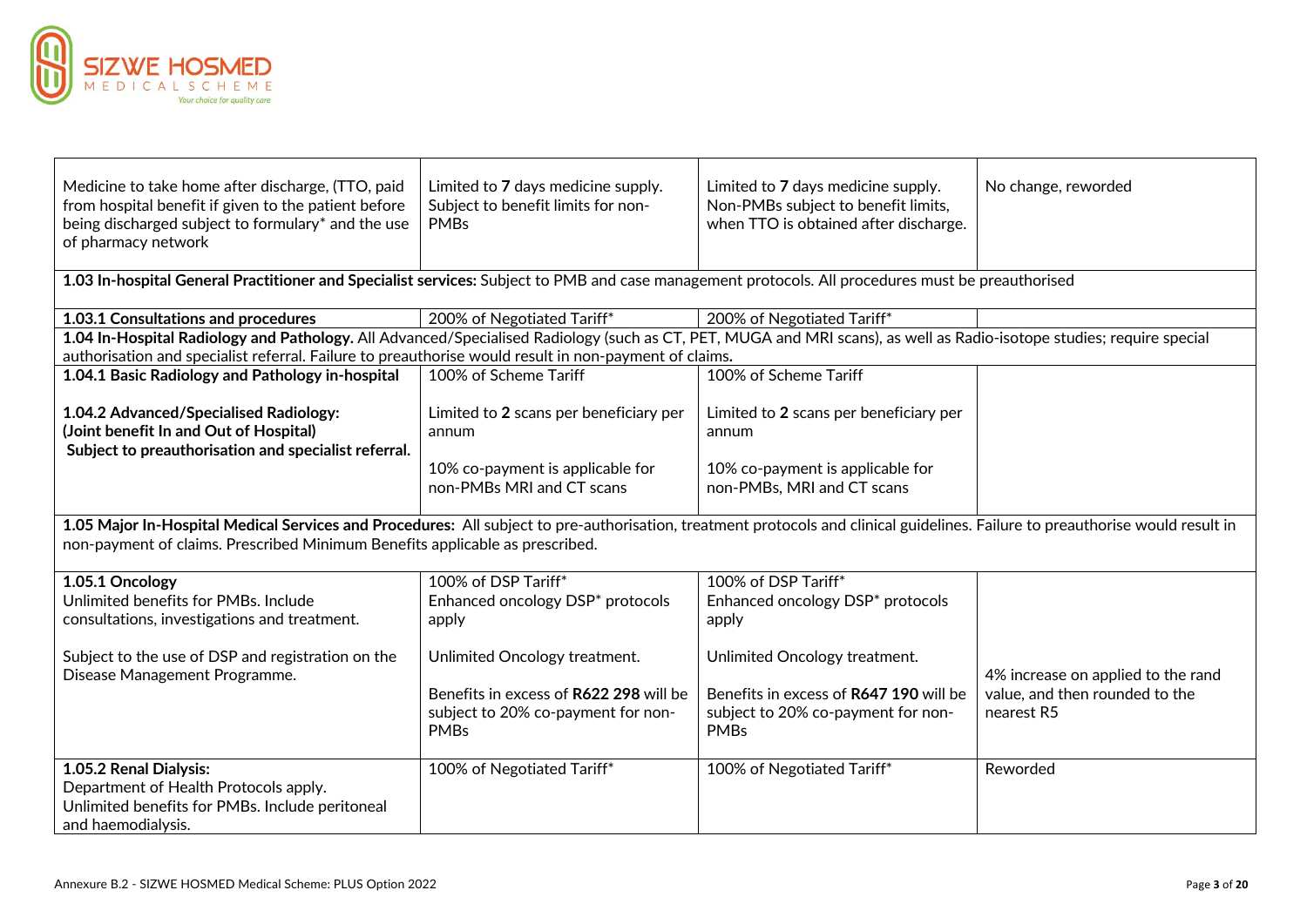

| Subject to pre-authorisation, clinical guidelines,                                                                                                                                                                                                                                                                                       |                                                                |                                                                         |                          |
|------------------------------------------------------------------------------------------------------------------------------------------------------------------------------------------------------------------------------------------------------------------------------------------------------------------------------------------|----------------------------------------------------------------|-------------------------------------------------------------------------|--------------------------|
| medicine formulary*and registration on the                                                                                                                                                                                                                                                                                               |                                                                |                                                                         |                          |
| Disease management programme.                                                                                                                                                                                                                                                                                                            |                                                                |                                                                         |                          |
| <b>OPTION</b>                                                                                                                                                                                                                                                                                                                            | <b>PLUS 2021</b>                                               | <b>PLUS 2022</b>                                                        | <b>INCREASES/CHANGES</b> |
| 1.05.3 Organ Transplant:<br>Department of Health Protocols apply.<br>Unlimited benefits for PMBs. Subject to pre-<br>authorisation, clinical guidelines, medicine<br>formulary* and registration on the Disease<br>Management Programme. Donor costs are not<br>covered for beneficiaries donating to non-SIZWE<br><b>HOSMED</b> members | 100% of Scheme Tariff*                                         | 100% of Scheme Tariff*                                                  |                          |
| 1.05.4 Dental Hospitalisation                                                                                                                                                                                                                                                                                                            | 100% of Scheme Tariff*                                         | 100% of Scheme Tariff*                                                  |                          |
| Subject to PMBs pre-authorisation, and treatment                                                                                                                                                                                                                                                                                         |                                                                |                                                                         |                          |
| protocols                                                                                                                                                                                                                                                                                                                                | Advanced Dentistry Benefit in<br>hospital limited to extensive | Advanced Dentistry Benefit in<br>hospital limited to extensive          |                          |
|                                                                                                                                                                                                                                                                                                                                          | conservative treatment for children                            | conservative treatment for children                                     |                          |
|                                                                                                                                                                                                                                                                                                                                          | under 7 years of age involving more<br>than 3 teeth            | under 7 years of age involving more<br>than 3 teeth                     |                          |
|                                                                                                                                                                                                                                                                                                                                          | Removal of symptomatic impacted                                | Removal of symptomatic impacted                                         |                          |
|                                                                                                                                                                                                                                                                                                                                          | wisdom covered only as Day Case                                | wisdom covered only as Day Case                                         |                          |
| 1.05.5 Maxillo-facial and Oral Surgery                                                                                                                                                                                                                                                                                                   | 100% of Scheme Tariff*                                         | 100% of Scheme Tariff*                                                  |                          |
| Subject to PMBs, pre-authorisation and treatment                                                                                                                                                                                                                                                                                         |                                                                |                                                                         |                          |
| protocols                                                                                                                                                                                                                                                                                                                                | Limited to symptomatic wisdom teeth<br>and surgical exposure.  | Limited to symptomatic wisdom teeth<br>and surgical exposure. All other |                          |
|                                                                                                                                                                                                                                                                                                                                          |                                                                | procedures subject to PMB only                                          |                          |
|                                                                                                                                                                                                                                                                                                                                          | Removal of symptomatic impacted                                | Removal of symptomatic impacted                                         |                          |
|                                                                                                                                                                                                                                                                                                                                          | wisdom teeth only Day Case                                     | wisdom teeth only as a Day Case                                         |                          |
|                                                                                                                                                                                                                                                                                                                                          | All other procedures subject to PMB                            |                                                                         | Reworded                 |
|                                                                                                                                                                                                                                                                                                                                          | only                                                           |                                                                         |                          |
| <b>OPTION</b>                                                                                                                                                                                                                                                                                                                            | <b>PLUS 2021</b>                                               | <b>PLUS 2022</b>                                                        | <b>INCREASES/CHANGES</b> |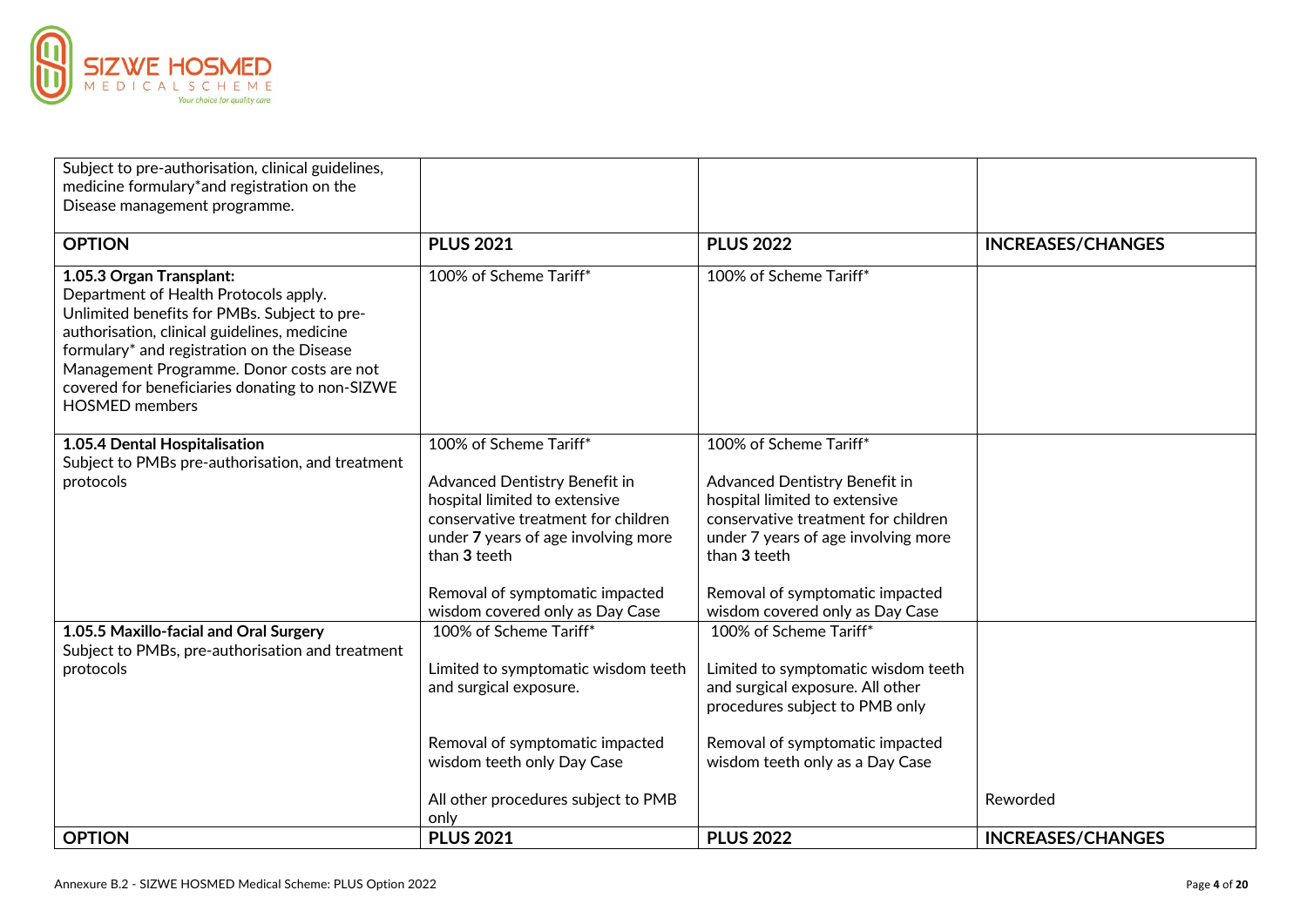

| 1.05.6 Drug & Alcohol Rehabilitation.                                | 100% of Scheme Tariff*                                         | 100% of Scheme Tariff*                                     |                                        |
|----------------------------------------------------------------------|----------------------------------------------------------------|------------------------------------------------------------|----------------------------------------|
| Subject to PMBs, managed care protocols and pre-                     |                                                                |                                                            | 4% increase applied to the rand value, |
| authorisation. Benefit limits apply                                  | Limited to R 19 650 per family per<br>annum                    | Limited to R 20 435 per family per<br>annum                | and then rounded to the nearest R5     |
| 1.05.7 Psychiatric Treatment                                         | 100% of Scheme Tariff*                                         | 100% of Scheme Tariff*                                     |                                        |
| Subject to PMBs, pre-authorisation and                               |                                                                |                                                            |                                        |
| managed care protocols Includes consultations,                       | 21 in-patient days per beneficiary or                          | 21 in-patient days per beneficiary or                      |                                        |
| ward fees, medicines, and psychiatry/psychology<br>therapy sessions. | up to 15 out-patient contacts per<br>annum                     | up to 15 out-patient contacts per<br>annum                 |                                        |
| Non-PMB psychiatric treatment                                        |                                                                |                                                            | 4% increase applied to the rand value, |
|                                                                      | 14 days per family subject to a limit of<br>R 23 074           | 14 days per family subject to a limit of<br>R 23 995       | and then rounded to the nearest R5     |
| Admissions are limited to psychiatric emergencies,                   |                                                                |                                                            |                                        |
| and failed out-patient management as per Managed                     | Up to 3 days for psychologist for                              | Up to 3 days for psychologist for                          |                                        |
| Care Protocols                                                       | combined therapy sessions with<br>Psychiatrist during the same | combined therapy sessions with                             |                                        |
|                                                                      | admission; thereafter pre-                                     | Psychiatrist during the same<br>admission; thereafter pre- |                                        |
|                                                                      | authorisation required with treatment                          | authorisation required with treatment                      |                                        |
|                                                                      | plan.                                                          | plan.                                                      |                                        |
| 1.05.8 Rehabilitation Facilities                                     | 100% of Negotiated Tariff*                                     | 100% of Negotiated Tariff*                                 |                                        |
| Subject to PMBs, pre-authorisation and protocols.                    |                                                                |                                                            |                                        |
|                                                                      | Limited to 14 days per beneficiary per                         | Limited to 14 days per beneficiary per                     |                                        |
|                                                                      | annum                                                          | annum                                                      |                                        |
| 1.05.9 Step-down Facilities                                          | 100% of Negotiated Tariff*                                     | 100% of Negotiated Tariff*                                 |                                        |
| Subject to PMBs, pre-authorisation and protocols.                    |                                                                |                                                            |                                        |
|                                                                      | Limited to 14 days per beneficiary per                         | Limited to 14 days per beneficiary per                     |                                        |
|                                                                      | annum                                                          | annum                                                      |                                        |
| 1.05.10 Private Nursing                                              | 100% of Negotiated Tariff*                                     | 100% of Negotiated Tariff*                                 |                                        |
| In lieu of hospitalisation                                           |                                                                |                                                            |                                        |
| Subject to PMBs, pre-authorisation and protocols.                    | Limited to 14 days per beneficiary per                         | Limited to 14 days per beneficiary per                     |                                        |
|                                                                      | annum                                                          | annum                                                      |                                        |
| 1.05.11 Negative pressure wound therapy                              | 100% of Negotiated Tariff*                                     | 100% of Negotiated Tariff*                                 |                                        |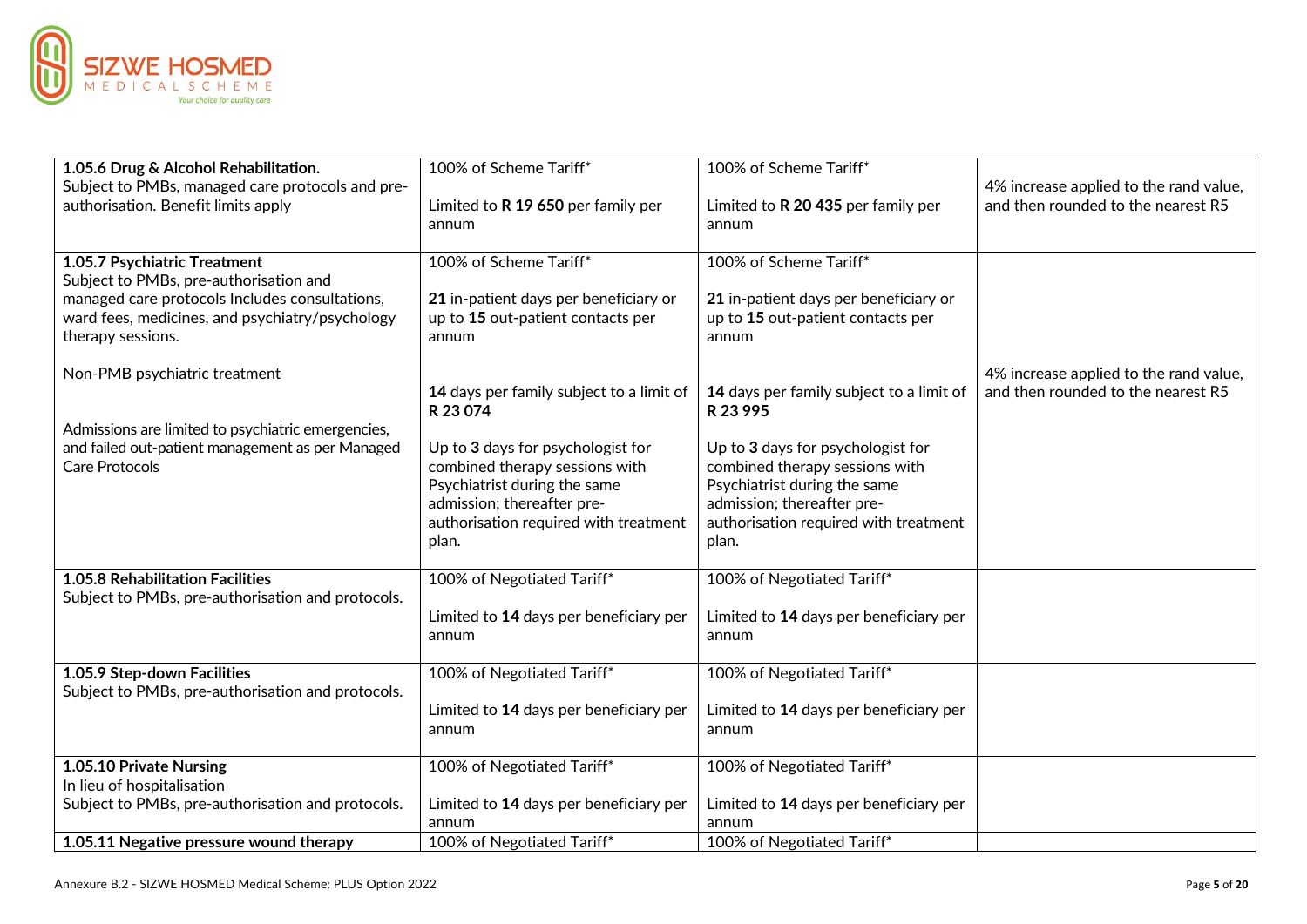

| Subject to PMBs, pre-authorisation and protocols.                                                                                            | Limited to R 27 160 per family per<br>annum                                                                                                                                 | Limited to R 28 245 per family per<br>annum                                                                                                                                 | 4% increase applied to rand value, and<br>then rounded to the nearest R5     |
|----------------------------------------------------------------------------------------------------------------------------------------------|-----------------------------------------------------------------------------------------------------------------------------------------------------------------------------|-----------------------------------------------------------------------------------------------------------------------------------------------------------------------------|------------------------------------------------------------------------------|
| <b>OPTION</b>                                                                                                                                | <b>PLUS 2021</b>                                                                                                                                                            | <b>PLUS 2022</b>                                                                                                                                                            | <b>INCREASES/CHANGES</b>                                                     |
| 1.05.12 Hyperbaric Oxygen Therapy<br>Subject to PMBs, pre-authorisation and protocols.                                                       | 100% of Negotiated Tariff*                                                                                                                                                  | 100% of Negotiated Tariff*                                                                                                                                                  |                                                                              |
|                                                                                                                                              | Limited to R 49 420 per family per<br>annum                                                                                                                                 | Limited to R 51 395 per family per<br>annum                                                                                                                                 | 4% increase applied on rand value,<br>and then rounded to the nearest R5     |
| 1.05.13 Male Sterilisation/ Vasectomy<br>Subject to pre-authorisation and PMBs                                                               | 100% of Scheme Tariff*                                                                                                                                                      | 100% of Scheme Tariff*                                                                                                                                                      |                                                                              |
|                                                                                                                                              | Limited to R 16 000 per beneficiary<br>per annum                                                                                                                            | Limited to R 16 640 per beneficiary<br>per annum                                                                                                                            | 4% increase applied on rand value,<br>and then rounded to the nearest R5     |
| 1.05.14 Female Sterilisation/ Tubal Ligation                                                                                                 | 100% of Scheme Tariff*                                                                                                                                                      | 100% of Scheme Tariff*                                                                                                                                                      |                                                                              |
| Subject to pre-authorisation at Day Clinic or as<br>Day Case, and subject to PMBs.                                                           | Limited to R 16 000 per beneficiary<br>per annum                                                                                                                            | Limited to R 16 640 per beneficiary<br>per annum                                                                                                                            | 4% increase applied to the rand value,<br>and then rounded to the nearest R5 |
| 1.05.15 Back and Neck Surgery<br>Subject to PMBs, pre-authorisation and<br>adherence of the conservative back and neck<br>treatment protocol | 100% of Scheme Tariff*<br>R 2 500 co-payment* applicable for all<br>non-PMB spinal surgery irrespective<br>of whether completion of<br>conservative treatment has failed or | 100% of Scheme Tariff*<br>R 2 500 co-payment* applicable for all<br>non-PMB spinal surgery irrespective<br>of whether completion of<br>conservative treatment has failed or |                                                                              |
|                                                                                                                                              | not                                                                                                                                                                         | not                                                                                                                                                                         |                                                                              |
| 1.05.16 Stereotactic Radio-Surgery<br>Subject to PMBs, pre-authorisation and protocols.                                                      | 100% of Scheme Tariff*                                                                                                                                                      | 100% of Scheme Tariff*                                                                                                                                                      |                                                                              |
|                                                                                                                                              | Primary Central Nervous System<br>tumours only                                                                                                                              | Primary Central Nervous System<br>tumours only                                                                                                                              |                                                                              |
| 1.05.17 Age Related Macular Degeneration<br><b>Treatment</b><br>Subject to PMBs, pre-authorisation and Scheme<br>formulary* and protocol     | 100% of Negotiated Tariff                                                                                                                                                   | 100% of Negotiated Tariff                                                                                                                                                   |                                                                              |
| 1.05.18 Laparoscopic Hospitalisation and<br><b>Associated Costs</b>                                                                          | 100% of Scheme Tariff*                                                                                                                                                      | 100% of Scheme Tariff*                                                                                                                                                      |                                                                              |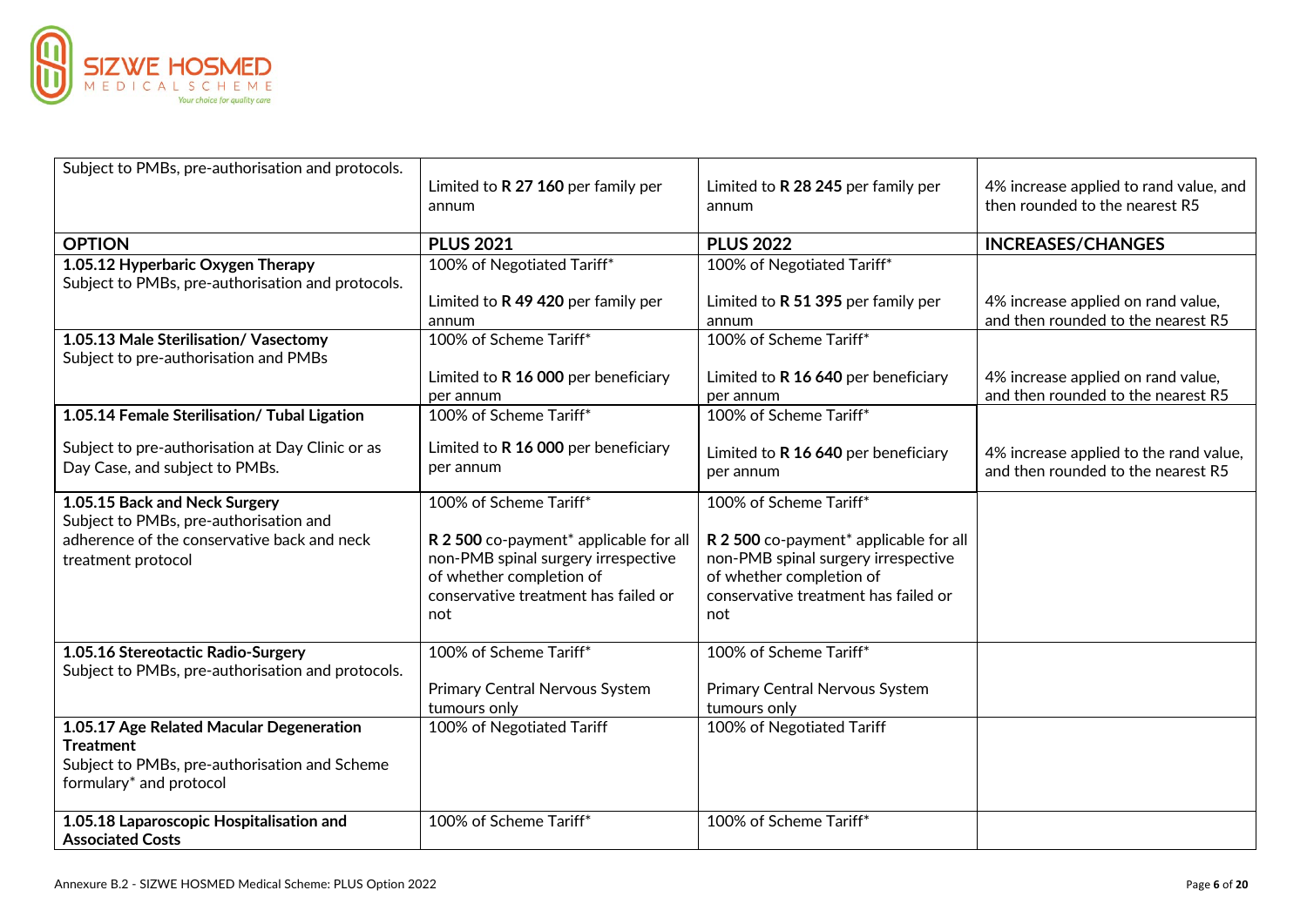

| Subject to PMBs, pre-authorisation and protocols.<br>No co-payment applicable when procedure<br>performed in a Day Hospital or as a Day Case<br>Non-PMB laparoscopic procedures will be<br>considered for funding up to PMB level of care for<br>patients who meet the clinical criteria subject to<br>Pre-authorisation and protocols. | Laparoscopic procedures done in-<br>hospital will attract a R 5 000 co-<br>payment <sup>*</sup> with exception of<br>diagnostic laparoscopy,<br>Aspiration/excision ovarian cyst, Lap-<br>appendicectomy and repair of<br>recurrent or bilateral inguinal hernias | No co-payment applicable when<br>laparoscopic procedures are<br>performed at Day Hospitals or as a<br>Day Case.<br>Procedures done in-hospital will<br>attract a R 5 000 co-payment* with<br>exception of diagnostic laparoscopy,<br>Aspiration/excision ovarian cyst, Lap-<br>appendicectomy and repair of<br>recurrent or bilateral inguinal hernias | Specified - No co-payment applicable<br>when laparoscopic procedures are<br>performed at Day Hospitals or as a<br>Day Case.               |
|-----------------------------------------------------------------------------------------------------------------------------------------------------------------------------------------------------------------------------------------------------------------------------------------------------------------------------------------|-------------------------------------------------------------------------------------------------------------------------------------------------------------------------------------------------------------------------------------------------------------------|--------------------------------------------------------------------------------------------------------------------------------------------------------------------------------------------------------------------------------------------------------------------------------------------------------------------------------------------------------|-------------------------------------------------------------------------------------------------------------------------------------------|
| <b>OPTION</b>                                                                                                                                                                                                                                                                                                                           | <b>PLUS 2021</b>                                                                                                                                                                                                                                                  | <b>PLUS 2022</b>                                                                                                                                                                                                                                                                                                                                       | <b>INCREASES/CHANGES</b>                                                                                                                  |
| 1.06 Other In-Hospital Medical Services: All benefits subject to PMBs, pre-authorisation, clinical protocols, medical management and benefit availability.                                                                                                                                                                              |                                                                                                                                                                                                                                                                   |                                                                                                                                                                                                                                                                                                                                                        |                                                                                                                                           |
| 1.06.1 Internal and External Prosthesis<br>Subject to PMBs, and pre-authorisation                                                                                                                                                                                                                                                       | 100% of Negotiated Tariff*<br>Overall prosthesis limit:<br>R 69 000 per family per annum                                                                                                                                                                          | 100% of Negotiated Tariff*<br>Overall prosthesis limit:<br>R 71 760 per family per annum<br>Sub-Limits:                                                                                                                                                                                                                                                | 4% increase applied to the rand value,<br>then rounded to the nearest R5                                                                  |
| Instrumentation and disc prostheses including all<br>components and fixation devices for back/spine<br>Maximum 1 event per beneficiary per annum                                                                                                                                                                                        | Limited to a maximum of 2 levels<br>unless clinically motivated and<br>approved or within PMB protocols.<br>Limited to R 29 150 per level subject<br>to overall limit not being exceeded.                                                                         | R 30 316 per level, subject to overall<br>benefit limit<br>Limited to a maximum of 2 levels<br>unless clinically motivated and<br>approved or within PMB protocols.                                                                                                                                                                                    | Reworded<br>4% increase applied to the rand value,<br>and then rounded to the nearest R5                                                  |
| Prosthesis for joint replacement (Hip, Knee,<br>Shoulder and Ankle):                                                                                                                                                                                                                                                                    | R 42 420 per annum. Subject to the<br>overall limit. Excludes cement                                                                                                                                                                                              | R 44 115 per annum, subject to<br>overall benefit limit.<br>Limited to one event per annum<br>unless sepsis or trauma. Excludes<br>cement                                                                                                                                                                                                              | 4% increase applied to the rand value,<br>and then rounded to the nearest R5<br>Limited to one event per annum<br>unless sepsis or trauma |
| Aphakic Lenses (Subject to protocol and PMBs)                                                                                                                                                                                                                                                                                           | R 5 910 per lens                                                                                                                                                                                                                                                  | R 6 145 per lens per annum                                                                                                                                                                                                                                                                                                                             | 4% increase applied to the rand<br>values, and then rounded to the<br>nearest R5                                                          |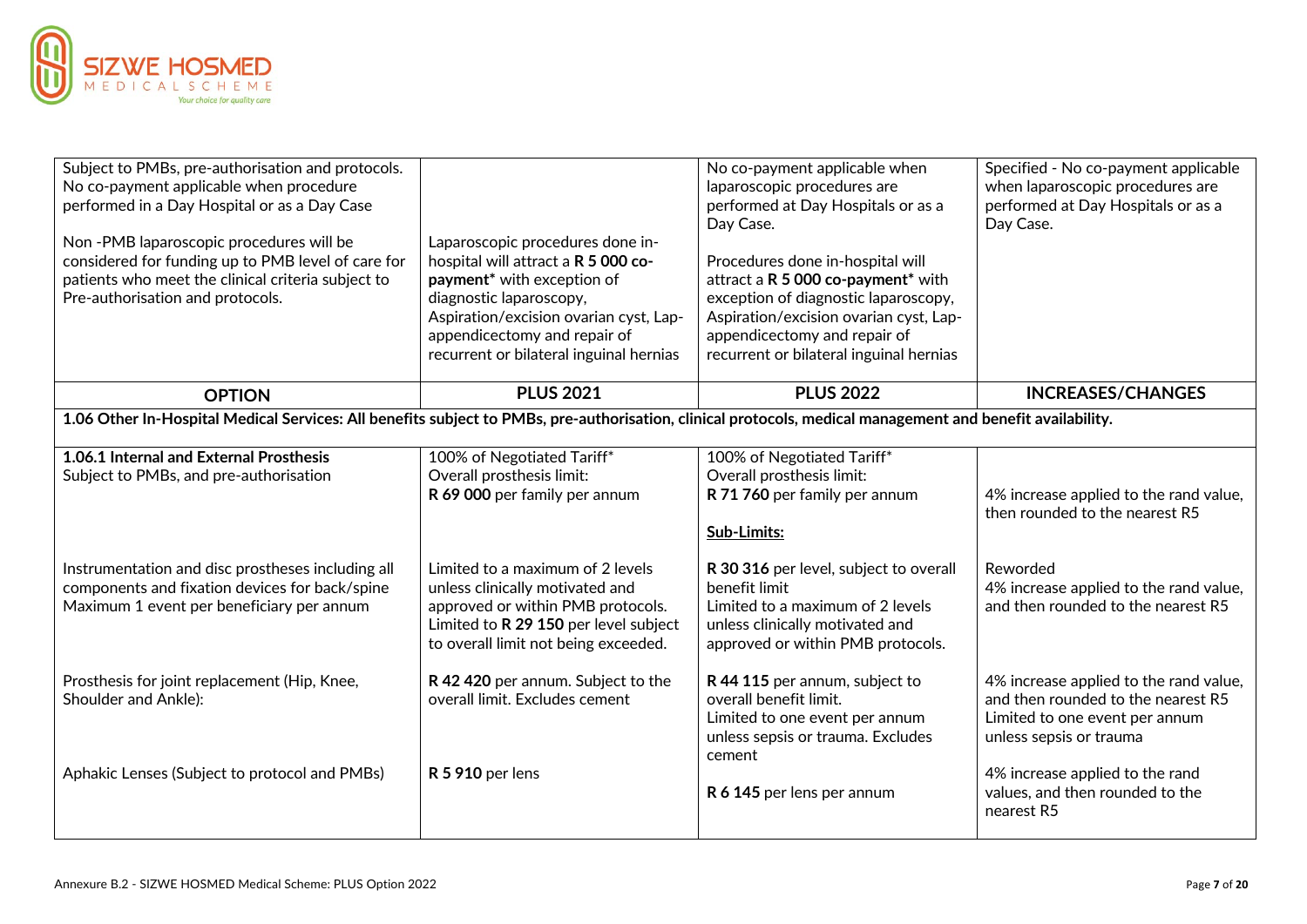

| Cardiac stents<br>Subject to overall prosthesis limit and PMB<br>protocols                                                                                                                                     | 1 per lesion-maximum 3 lesions<br>Bare metal stents: R 14 475 per stent<br>Drug eluting stents: R 20 505 per<br>stent | 1 per lesion-maximum 3 lesions<br>Bare metal stents: R 15 975 per stent<br>Drug eluting stents: R 22 500 per<br>stent | 4% increase applied to the rand value,<br>and then rounded to the nearest R5 |
|----------------------------------------------------------------------------------------------------------------------------------------------------------------------------------------------------------------|-----------------------------------------------------------------------------------------------------------------------|-----------------------------------------------------------------------------------------------------------------------|------------------------------------------------------------------------------|
| Internal sphincters and stimulators                                                                                                                                                                            | Limited to PMBs                                                                                                       | Limited to PMBs                                                                                                       |                                                                              |
| Neurostimulators/Internal nerve stimulator for<br>Parkinson's Disease                                                                                                                                          | Subject to overall prosthesis limit                                                                                   | Subject to overall prosthesis limit                                                                                   |                                                                              |
| Cochlear implants                                                                                                                                                                                              | Subject to overall prosthesis limit                                                                                   | Subject to overall prosthesis limit                                                                                   |                                                                              |
| Insulin pumps and monthly materials                                                                                                                                                                            | Subject to overall prosthesis limit.<br>Children under 7 years of age only.                                           | Subject to overall prosthesis limit.<br>Children under 7 years of age only.                                           |                                                                              |
| Unlisted prosthesis<br>Artificial Limbs and external prostheses including<br>artificial eyes                                                                                                                   | Maximum R 17 480 Subject to overall<br>limit                                                                          | Maximum R 18 180 Subject to overall<br>limit                                                                          | 4% increase applied to the rand value,<br>and then rounded to the nearest R5 |
| <b>1.06.2 Blood Transfusions</b>                                                                                                                                                                               | 100% of Scheme Tariff*                                                                                                | 100% of Scheme Tariff*                                                                                                |                                                                              |
| 1.06.3 Physiotherapy & Biokinetics<br>Subject to PMBs, treating doctor referral and pre-<br>authorisation by the auxiliary service provider<br>during the admission period<br>Subject to Scheme protocols      | 100% of Scheme Tariff*                                                                                                | 100% of Scheme Tariff*                                                                                                |                                                                              |
| <b>OPTION</b>                                                                                                                                                                                                  | <b>PLUS 2021</b>                                                                                                      | <b>PLUS 2022</b>                                                                                                      | <b>INCREASES/CHANGES</b>                                                     |
| 1.06.4 Dietician & Occupational Therapy<br>Subject to PMBs, treating doctor referral and pre-<br>authorisation by the auxiliary service provider<br>during the admission period<br>Subject to Scheme protocols | 100% of Scheme Tariff*                                                                                                | 100% of Scheme Tariff*                                                                                                |                                                                              |
| 1.07 Deductible* Applied for In-Hospital<br><b>Procedures</b>                                                                                                                                                  | Not applicable                                                                                                        | Not applicable                                                                                                        |                                                                              |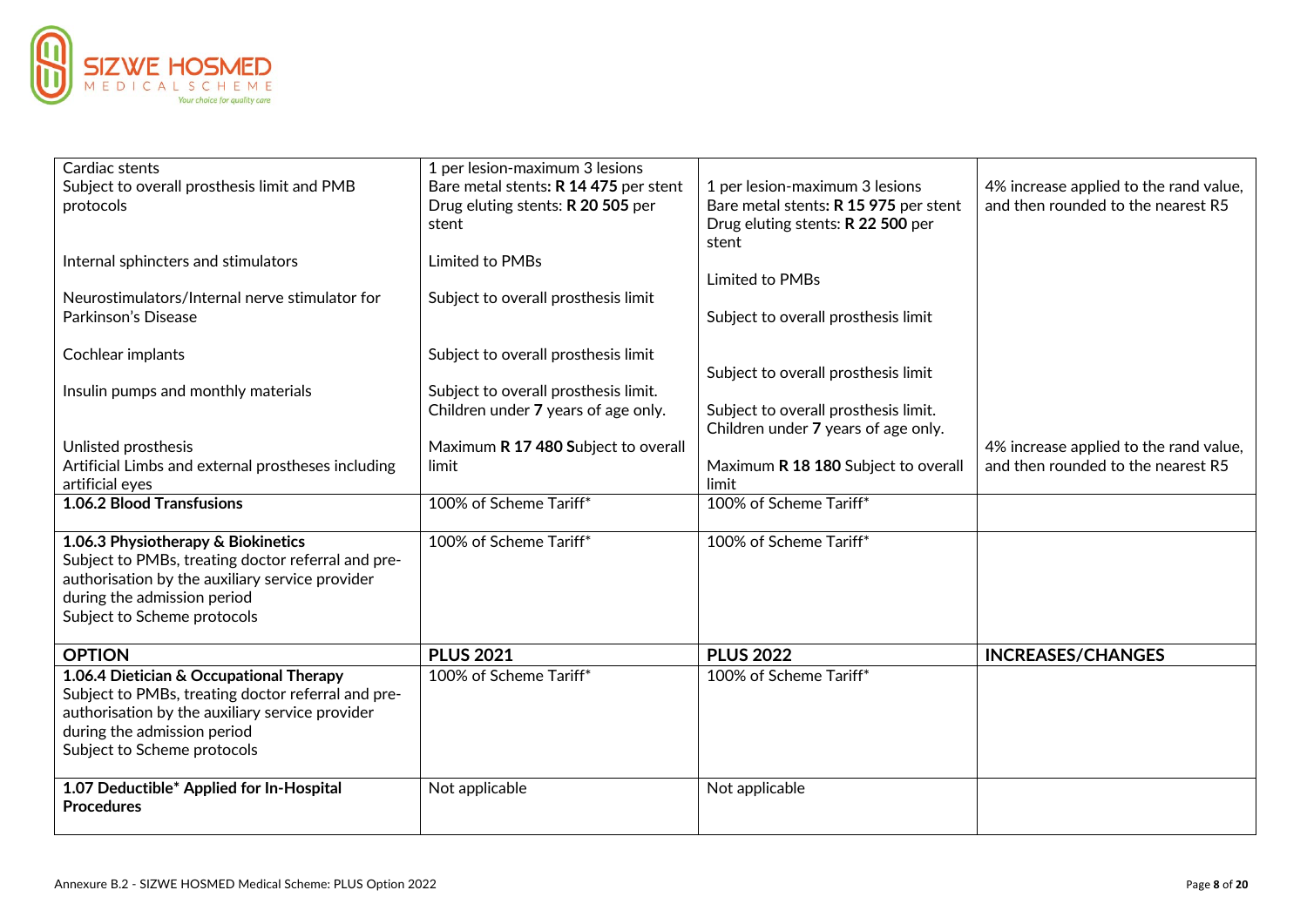

# **OUT OF HOSPITAL BENEFITS**

# **2. GENERAL PRACTITIONERS AND SPECIALIST**

| <b>OPTION</b>                                                                                                 | <b>PLUS 2021</b>                                                                                                                                               | <b>PLUS 2022</b>                           | <b>INCREASES/CHANGES</b>                                                        |
|---------------------------------------------------------------------------------------------------------------|----------------------------------------------------------------------------------------------------------------------------------------------------------------|--------------------------------------------|---------------------------------------------------------------------------------|
| 2.1 Consultations (Out-of-Hospital -<br><b>Including General Practitioners, Specialist</b>                    | 100% of Scheme Tariff*                                                                                                                                         | 100% of Scheme Tariff*                     |                                                                                 |
| and Outpatient Facilities)                                                                                    | <b>General Practitioner Consultations:</b>                                                                                                                     | <b>General Practitioner Consultations:</b> |                                                                                 |
|                                                                                                               | 16 GP Visits per Beneficiary limited to 26                                                                                                                     | 16 GP Visits per Beneficiary limited to 26 |                                                                                 |
|                                                                                                               | GP Visits per Family per Annum.                                                                                                                                | GP Visits per Family per Annum.            |                                                                                 |
|                                                                                                               | A 30% co-payment will apply after the                                                                                                                          | A 30% co-payment will apply after the      |                                                                                 |
|                                                                                                               | 10 <sup>th</sup> GP visit per Beneficiary.                                                                                                                     | 10 <sup>th</sup> GP visit per beneficiary. |                                                                                 |
|                                                                                                               | <b>Specialist Consultations:</b>                                                                                                                               | <b>Specialist Consultations:</b>           |                                                                                 |
|                                                                                                               | Member: 5 Visits                                                                                                                                               | Member: 5 Visits                           |                                                                                 |
|                                                                                                               | Member $+1 = 7$ Visits                                                                                                                                         | Member + $1 = 7$ Visits                    |                                                                                 |
|                                                                                                               | Member + $2 + 9$ Visits                                                                                                                                        | Member + $2 + 5 = 9$ Visits                |                                                                                 |
| 2.2 Diagnostic Investigations<br>Radiology and Pathology benefits. Subject<br>to PMBs and clinical protocols. | 100% of Scheme Tariff*                                                                                                                                         | 100% of Scheme Tariff*                     |                                                                                 |
| <b>Combined Pathology and Basic Radiology:</b>                                                                | <b>Combined Pathology and Basic Radiology:</b>                                                                                                                 | R5 640 per beneficiary per annum, subject  | Reworded                                                                        |
|                                                                                                               | Combined benefits limited to R5 425 per<br>beneficiary per annum, subject to the<br>below sub-limits for Pathology and<br>Radiology. Only PMB benefits payable | to sub-limits.                             | 4% increase applied to the rand<br>value, and then rounded to the<br>nearest R5 |
|                                                                                                               | once limit exhausted.                                                                                                                                          | <b>Sublimits:</b>                          |                                                                                 |
|                                                                                                               |                                                                                                                                                                | Pathology:                                 |                                                                                 |
|                                                                                                               | Pathology:                                                                                                                                                     | R 5 305 per beneficiary per annum          |                                                                                 |
|                                                                                                               | Limited to $R$ 5 100 per beneficiary per                                                                                                                       |                                            |                                                                                 |
|                                                                                                               | annum                                                                                                                                                          |                                            |                                                                                 |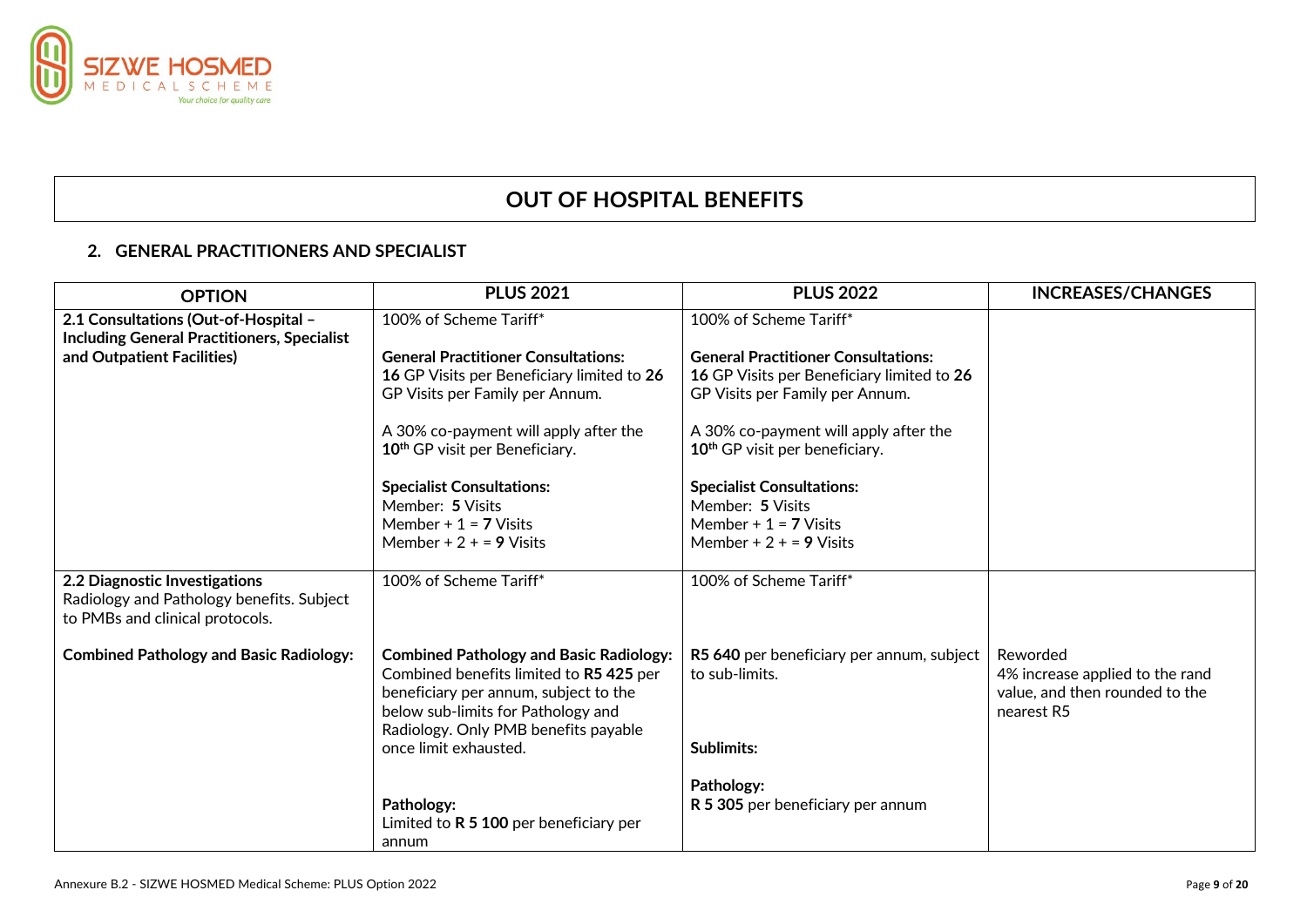

| <b>Advanced/Specialised Radiology:</b><br>(Combined In and Out of hospital benefit as<br>per 1.04 above).<br>Subject to specialist referral and pre-<br>authorisation. | <b>Basic Radiology:</b><br>Limited to $R$ 3 750 per beneficiary per<br>annum<br><b>Specialised Radiology:</b><br>MRI/PET/CT scans:<br>Limited to 2 scans per beneficiary per<br>annum | <b>Basic Radiology:</b><br>R 3 900 per beneficiary per annum<br><b>Specialised Radiology:</b><br>MRI/PET/CT scans:<br>2 scans per beneficiary per annum<br>10% co-payment is applicable for non-<br>PMBs - MRI/CT scans<br>10% co-payment is applicable for non- | 4% increase applied to the rand<br>value, and then rounded to the<br>nearest R5<br>4% increase applied to the rand<br>value, and then rounded to the<br>nearest R5 |
|------------------------------------------------------------------------------------------------------------------------------------------------------------------------|---------------------------------------------------------------------------------------------------------------------------------------------------------------------------------------|------------------------------------------------------------------------------------------------------------------------------------------------------------------------------------------------------------------------------------------------------------------|--------------------------------------------------------------------------------------------------------------------------------------------------------------------|
|                                                                                                                                                                        | Subject to referral and pre-authorisation.<br>In & Out of Hospital as per 1.04 above.                                                                                                 | PMBs - MRI/CT scans                                                                                                                                                                                                                                              |                                                                                                                                                                    |
|                                                                                                                                                                        | 10% co-payment is applicable for non-<br>PMBs - MRI/CT scans                                                                                                                          |                                                                                                                                                                                                                                                                  |                                                                                                                                                                    |

# **3. MEDICINE ITEMS AND MATERIALS**

| <b>OPTION</b>       | <b>PLUS 2021</b>                                                                                  | <b>PLUS 2022</b>                                                                                    | <b>INCREASES / CHANGES</b>                                                       |
|---------------------|---------------------------------------------------------------------------------------------------|-----------------------------------------------------------------------------------------------------|----------------------------------------------------------------------------------|
| 3.1 Acute Medicine  | 100% of Reference Price*                                                                          | 100% of Reference Price*                                                                            |                                                                                  |
|                     | Limited to R 9 025 per beneficiary and<br>R 15 350 per family per annum.                          | R 15 965 per family per annum.<br>Limited to R 9 385 per beneficiary                                | 4% increase applied to the rand<br>values and then rounded to the<br>nearest R5  |
|                     | 20% co-pay will apply for benefit<br>utilisation above R9 920 per family                          | 20% co-pay will apply for benefit<br>utilisation above R9 920 per family                            |                                                                                  |
| 3.1.1 Mirena device |                                                                                                   | Subject to a sub-limit of R2 000 per<br>beneficiary every 5 years for abnormal<br>uterine bleeding. | R2 000 Sub limit introduced for<br>Mirena device subject to overall limit<br>3.1 |
|                     | Subject to Medicine formulary* and<br>Protocols, Including Materials and<br>Homeopathic Medicine. | Subject to Medicine formulary* and<br>Protocols, Including Materials and<br>Homeopathic Medicine.   |                                                                                  |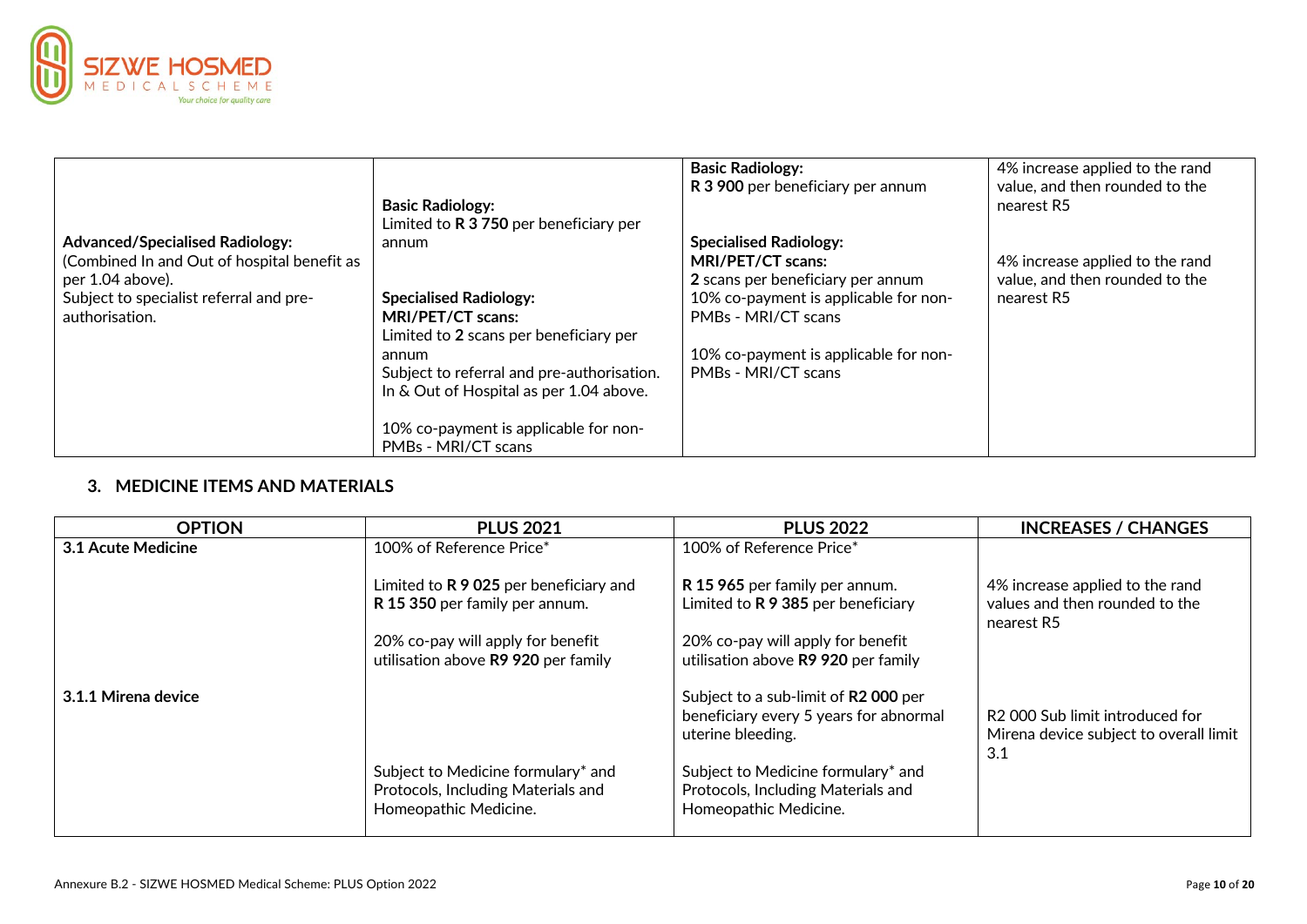

| 3.2 PMB Chronic Disease List Medicines<br>Subject to registration on the Chronic<br>Medicine programme, and pre-<br>authorisation with the Schemes Pharmacy<br>Benefit Manager.<br>Subject to, clinical protocol, medicine<br>formulary*, and the use of Pharmacy<br><b>Preferred Provider Networks.</b><br>Subject to renewal of prescription every<br>six months. | 100% of Reference Price*<br>Unlimited<br>Subject to pre-authorisation, treatment<br>protocols and medicine formulary*.<br>Non-formulary* products will incur a 30%<br>co-payment* where these are obtained<br>voluntarily by beneficiaries.<br>Benefit Initially payable from limit 3.3<br>below. | 100% of Reference Price*<br><b>Unlimited benefits</b><br>Non-formulary* products will incur a 30%<br>co-payment* when obtained voluntarily<br>by beneficiaries.<br>Benefit Initially payable from limit 3.3<br>below. | Reworded                                                                         |
|---------------------------------------------------------------------------------------------------------------------------------------------------------------------------------------------------------------------------------------------------------------------------------------------------------------------------------------------------------------------|---------------------------------------------------------------------------------------------------------------------------------------------------------------------------------------------------------------------------------------------------------------------------------------------------|-----------------------------------------------------------------------------------------------------------------------------------------------------------------------------------------------------------------------|----------------------------------------------------------------------------------|
| 3.3 Other Chronic (Non CDL) Medicines                                                                                                                                                                                                                                                                                                                               | 100% of Reference Price*                                                                                                                                                                                                                                                                          | 100% of Reference Price*                                                                                                                                                                                              |                                                                                  |
| PMB's subject to registration and pre-<br>authorisation with the Schemes preferred<br>provider.<br>Chronic Medication to be Obtained from<br>Preferred Provider Network.<br>Subject to renewal of prescription every<br>six months.                                                                                                                                 | R 14 690 per beneficiary Limited to<br>R 28 090 per family per annum<br>Subject to pre-authorisation, treatment<br>protocols and medicine formulary*<br>Non-formulary* products will incur a 30%                                                                                                  | R 15 280 per beneficiary Limited to<br>R 29 215 per family per annum<br>Subject to pre-authorisation, treatment<br>protocols and medicine formulary*<br>Non-formulary* products will incur a 30%                      | 4% increase applied to the rand<br>values, and then rounded to the<br>nearest R5 |
|                                                                                                                                                                                                                                                                                                                                                                     | co-payment* where these are obtained<br>voluntarily by beneficiaries.                                                                                                                                                                                                                             | co-payment* where these are obtained<br>voluntarily by beneficiaries.                                                                                                                                                 |                                                                                  |
| 3.4 Pharmacy Advised Treatment (PAT)                                                                                                                                                                                                                                                                                                                                | 100% of Reference Price*                                                                                                                                                                                                                                                                          | 100% of Reference Price*                                                                                                                                                                                              |                                                                                  |
| Over the Counter Medication<br>Consultation with Pharmacist, restricted to<br>Schedule 0, 1 and 2 medicines.<br>PAT subject to acute benefit limit                                                                                                                                                                                                                  | Limited to R 3 210 per family per annum<br>Maximum R 230 per script<br>Included in Limit 3.1 above                                                                                                                                                                                                | R 3 340 per family per annum<br>Maximum R 240 per script<br>Included in Limit 3.1 above                                                                                                                               | 4% increase applied to the rand<br>values, and then rounded to the<br>nearest R5 |
| 3.5 Contraceptive benefit                                                                                                                                                                                                                                                                                                                                           | 100% of Reference Price*                                                                                                                                                                                                                                                                          | 100% of Reference Price*                                                                                                                                                                                              |                                                                                  |
|                                                                                                                                                                                                                                                                                                                                                                     | Limited to R 1 680 per family per annum.<br>Subject to oral, injectable and patch<br>contraceptives only<br>Subject to the contraceptive formulary*                                                                                                                                               | Limited to R 1 750 per family per annum.<br>Subject to oral, injectable and patch<br>contraceptives only<br>Subject to the contraceptive formulary*                                                                   | 4% increase applied to the rand<br>value, and then rounded to the<br>nearest R5  |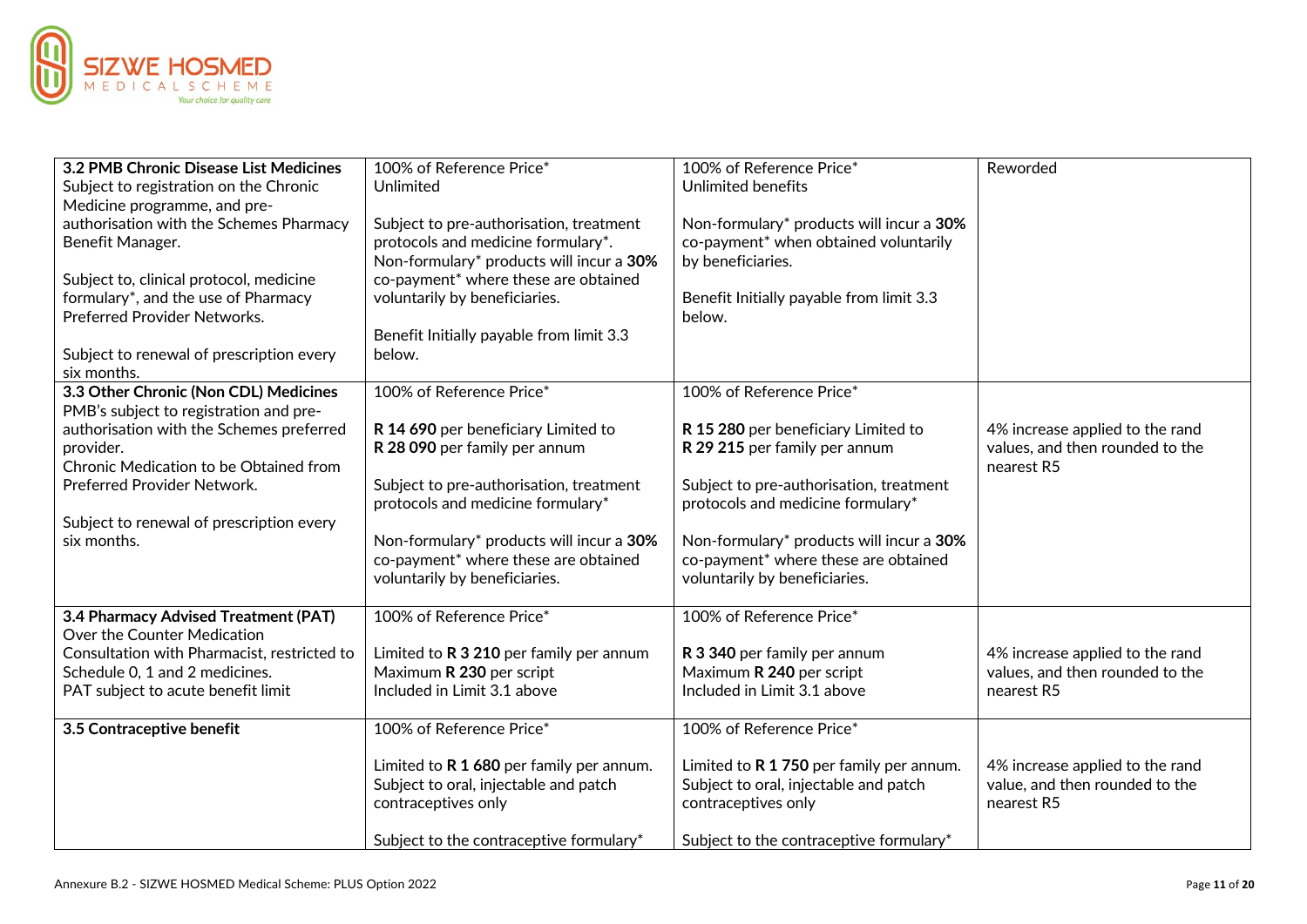

# **4. OPTICAL BENEFIT**

Contact the Schemes DSP Network provider for availability and locality of Network Optometrists

| <b>OPTION</b>                                           | <b>PLUS 2021</b>                                          | <b>PLUS 2022</b>                                          | <b>INCREASES / CHANGES</b>              |
|---------------------------------------------------------|-----------------------------------------------------------|-----------------------------------------------------------|-----------------------------------------|
| 4.1 Spectacle Lenses: In Network ONLY                   | 100% of DSP Tariff*                                       | 100% of DSP Tariff*                                       |                                         |
| Benefit applicable to members who utilize               |                                                           |                                                           |                                         |
| the Scheme's DSP Optometrists only                      | R 210 per lens - clear single vision                      | R 210 per lens - clear single vision                      | Reworded                                |
|                                                         | or                                                        | or                                                        |                                         |
| Limited to one pair of spectacles per                   | R 445 per lens - clear bifocal                            | R 445 per lens - clear bifocal                            |                                         |
| beneficiary every 24 months                             | or                                                        | or                                                        |                                         |
|                                                         | R 770 per lens - base multifocal<br>Fixed tints up to 35% | R 770 per lens - base multifocal<br>Fixed tints up to 35% | Fixed tints removed falls under benefit |
|                                                         |                                                           |                                                           | 4.3                                     |
|                                                         | No benefit for contact lenses if                          | No benefit for contact lenses if                          |                                         |
|                                                         | spectacles purchased                                      | spectacles purchased                                      |                                         |
|                                                         |                                                           |                                                           |                                         |
| 4.2 Contact Lenses: In Network ONLY                     | 100% of DSP Tariff*                                       | 100% of DSP Tariff*                                       |                                         |
| Benefit applicable to members who utilize               |                                                           |                                                           |                                         |
| the Scheme's DSP network optometrist only               | R 2 915 per beneficiary every 24                          | R 2 915 per beneficiary every 24                          | Reworded                                |
|                                                         | months                                                    | months                                                    |                                         |
| One claim per beneficiary every 24 months               |                                                           |                                                           |                                         |
|                                                         | No benefit for spectacles if contact                      | No benefit for spectacles if contact                      |                                         |
| Subject to optical protocol                             | lenses purchased.                                         | lenses purchased.                                         |                                         |
|                                                         |                                                           |                                                           |                                         |
| 4.3 Frames/Lens Enhancements: In Network<br><b>ONLY</b> | 100% of DSP <sup>*</sup> Tariff                           | 100% of DSP* Tariff                                       |                                         |
| A frame cannot be claimed alone or with                 |                                                           |                                                           |                                         |
| contact lenses.                                         | R 1 230 per beneficiary                                   | R 1 230 per beneficiary                                   | Reworded                                |
| Benefit applicable to members who utilize               |                                                           |                                                           |                                         |
| the Scheme's DSP network optometrist only               |                                                           |                                                           |                                         |
|                                                         |                                                           |                                                           |                                         |
| One claim per beneficiary every 24 months               |                                                           |                                                           |                                         |
|                                                         |                                                           |                                                           |                                         |
| 4.4 Eye Tests: In Network                               |                                                           |                                                           |                                         |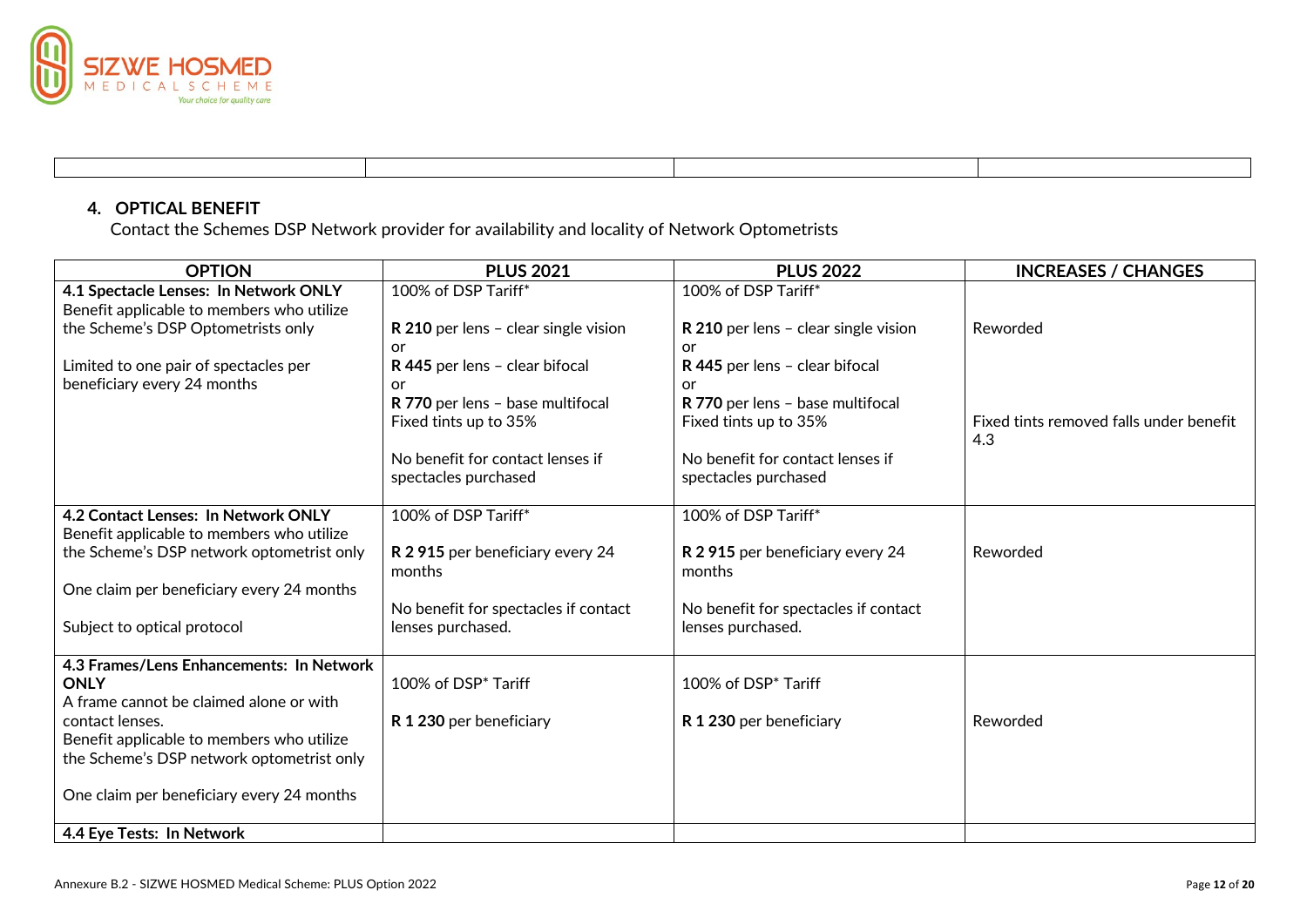

| $\,$ Benefit applicable to members who utilize<br>the Scheme's DSP network optometrist only | 100% of DSP* Tariff                                               | 100% of DSP <sup>*</sup> Tariff                                   | Reworded |
|---------------------------------------------------------------------------------------------|-------------------------------------------------------------------|-------------------------------------------------------------------|----------|
| One claim per beneficiary every 24 months                                                   | One comprehensive consultation per<br>beneficiary every 24 months | One comprehensive consultation per<br>beneficiary every 24 months |          |

# **5. DENTISTRY BENEFIT**

| <b>OPTION</b>                                                               | <b>PLUS 2021</b>                                                                                                                                          | <b>PLUS 2022</b>                                                                                                                                              | <b>INCREASES / CHANGES</b>                                                           |
|-----------------------------------------------------------------------------|-----------------------------------------------------------------------------------------------------------------------------------------------------------|---------------------------------------------------------------------------------------------------------------------------------------------------------------|--------------------------------------------------------------------------------------|
| 5.1 Conservative Dentistry (Dentist and<br>Dental therapist)                | 100% of Scheme Tariff*                                                                                                                                    | 100% of Scheme Tariff*                                                                                                                                        |                                                                                      |
| Conscious sedation: (limited to<br>beneficiaries below the age of 12 years) | Conscious sedation: Extensive dental<br>treatment (more than 4 fillings or<br>extractions) subject to dental treatment<br>protocols and pre-authorisation | Conscious sedation: Extensive dental<br>treatment (more than 4 fillings or<br>extractions) subject to dental<br>treatment protocols and pre-<br>authorisation |                                                                                      |
| Consultations, Fillings, Extractions.                                       | Yes                                                                                                                                                       | Yes                                                                                                                                                           |                                                                                      |
| Root Canal treatment included in<br>conservative dentistry                  | Two (2) Root canal treatment RCT per<br>family per annum                                                                                                  | Two (2) Root canal treatment RCT per<br>family per annum                                                                                                      |                                                                                      |
| Preventative scale and polish                                               | Yes                                                                                                                                                       | Yes                                                                                                                                                           |                                                                                      |
| <b>Infection Control</b>                                                    | Yes                                                                                                                                                       | Yes                                                                                                                                                           | 300% increase for Tariff 8109 to assist<br>in additional PPE. This is an increase of |
| Fluoride treatment (limited to beneficiaries<br>below the age of 12 years)  | Yes                                                                                                                                                       | Yes                                                                                                                                                           | R59.40 per visit.                                                                    |
| Conscious sedation for children up to the<br>age of 12 years                | <b>Yes</b>                                                                                                                                                | Yes                                                                                                                                                           |                                                                                      |
| Dental X-rays                                                               | X-rays intra-oral covered.<br>Panoramic radiographs limited to 1 per<br>beneficiary every 24 months                                                       | X-rays intra-oral covered.                                                                                                                                    |                                                                                      |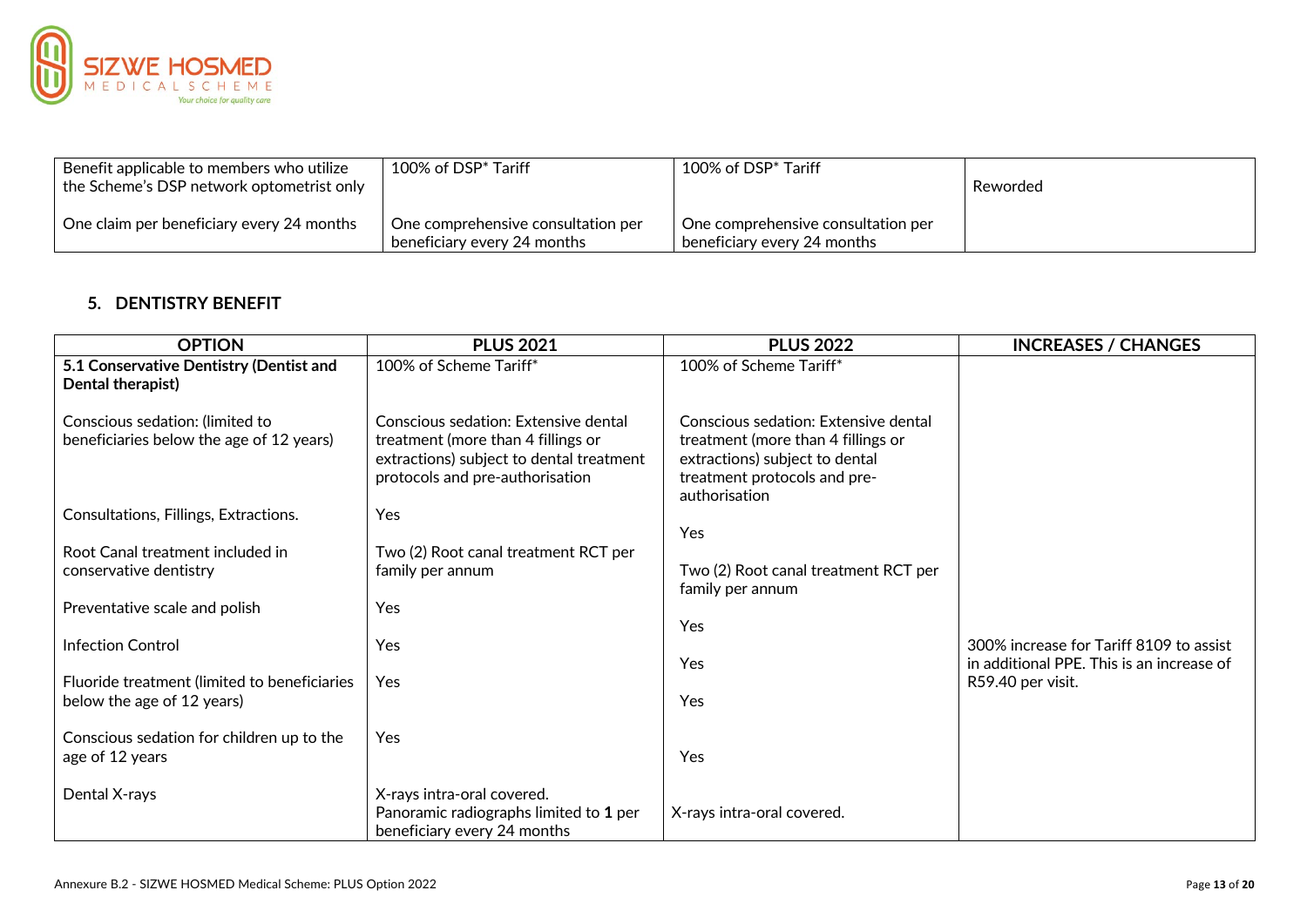

|                                                        | Subject to dental treatment protocols                                                            | Panoramic radiographs limited to 1 per<br>beneficiary every 24 months                                                               |                                                                                                                                                                                      |
|--------------------------------------------------------|--------------------------------------------------------------------------------------------------|-------------------------------------------------------------------------------------------------------------------------------------|--------------------------------------------------------------------------------------------------------------------------------------------------------------------------------------|
|                                                        | and pre-authorisation for extensive                                                              |                                                                                                                                     |                                                                                                                                                                                      |
|                                                        | treatment                                                                                        | Subject to dental treatment protocols                                                                                               |                                                                                                                                                                                      |
|                                                        |                                                                                                  | and pre-authorisation for extensive                                                                                                 |                                                                                                                                                                                      |
|                                                        |                                                                                                  | treatment                                                                                                                           |                                                                                                                                                                                      |
| 5.2 Advanced Dentistry                                 | 100% of Scheme Tariff*                                                                           | 100% of Scheme Tariff*                                                                                                              |                                                                                                                                                                                      |
| (e.g. Crowns & Bridgework, Dentures,                   |                                                                                                  |                                                                                                                                     |                                                                                                                                                                                      |
| Orthodontics, removal of impacted wisdom               | R 6 810 per beneficiary limited to                                                               | R 7 080 per beneficiary limited to                                                                                                  | 4% increase applied to the rand values                                                                                                                                               |
| teeth and Non-Surgical Periodontics                    | R 8 580 per family per annum.                                                                    | R 8 925 per family per annum,                                                                                                       | and then rounded to the nearest R5                                                                                                                                                   |
| <b>Dental Implants</b>                                 | R 15 000 per family once every five<br>years per beneficiary                                     | R 15 600 per family once every five<br>years per beneficiary including bone<br>augmentation in the chair per authorised<br>implant. | 4% increase applied to the rand value,<br>and then rounded to the nearest R5.<br>Introduction of Bone Augmentation<br>benefit as a sub limit of overall added to<br>implant benefits |
| <b>Partial Metal Frame Dentures</b>                    | Limited to one (1) set per beneficiary<br>every 5 years.<br>Subject to advanced dentistry limit. | Limited to one (1) set per beneficiary<br>every 5 years.<br>Subject to advanced dentistry limit.                                    |                                                                                                                                                                                      |
| <b>Acrylic (Plastic) Dentures</b>                      | Limited to 1 per beneficiary every 4<br>years. Subject to availability of benefits               | Limited to1 per beneficiary every 4<br>years. Subject to availability of benefits                                                   |                                                                                                                                                                                      |
| 5.3 Maxillo-Facial & Oral, including Dental            | 100% of Scheme Tariff*                                                                           | 100% of Scheme Tariff*                                                                                                              |                                                                                                                                                                                      |
| Surgery                                                | (included in limit 5.2)                                                                          | (included in limit 5.2)                                                                                                             |                                                                                                                                                                                      |
| (Consultations, Surgical procedures and<br>Operations) |                                                                                                  |                                                                                                                                     |                                                                                                                                                                                      |
| Subject to PMB's, pre-authorisation and                | Benefit is payable from hospitalisation in<br>cases of accidents, injury, congenital             | Benefit is payable from hospitalisation in<br>cases of accidents, injury, congenital                                                |                                                                                                                                                                                      |
| protocols.                                             | abnormalities and oncology related                                                               | abnormalities and oncology related                                                                                                  |                                                                                                                                                                                      |
|                                                        | procedures only.                                                                                 | procedures only.                                                                                                                    |                                                                                                                                                                                      |
|                                                        |                                                                                                  |                                                                                                                                     |                                                                                                                                                                                      |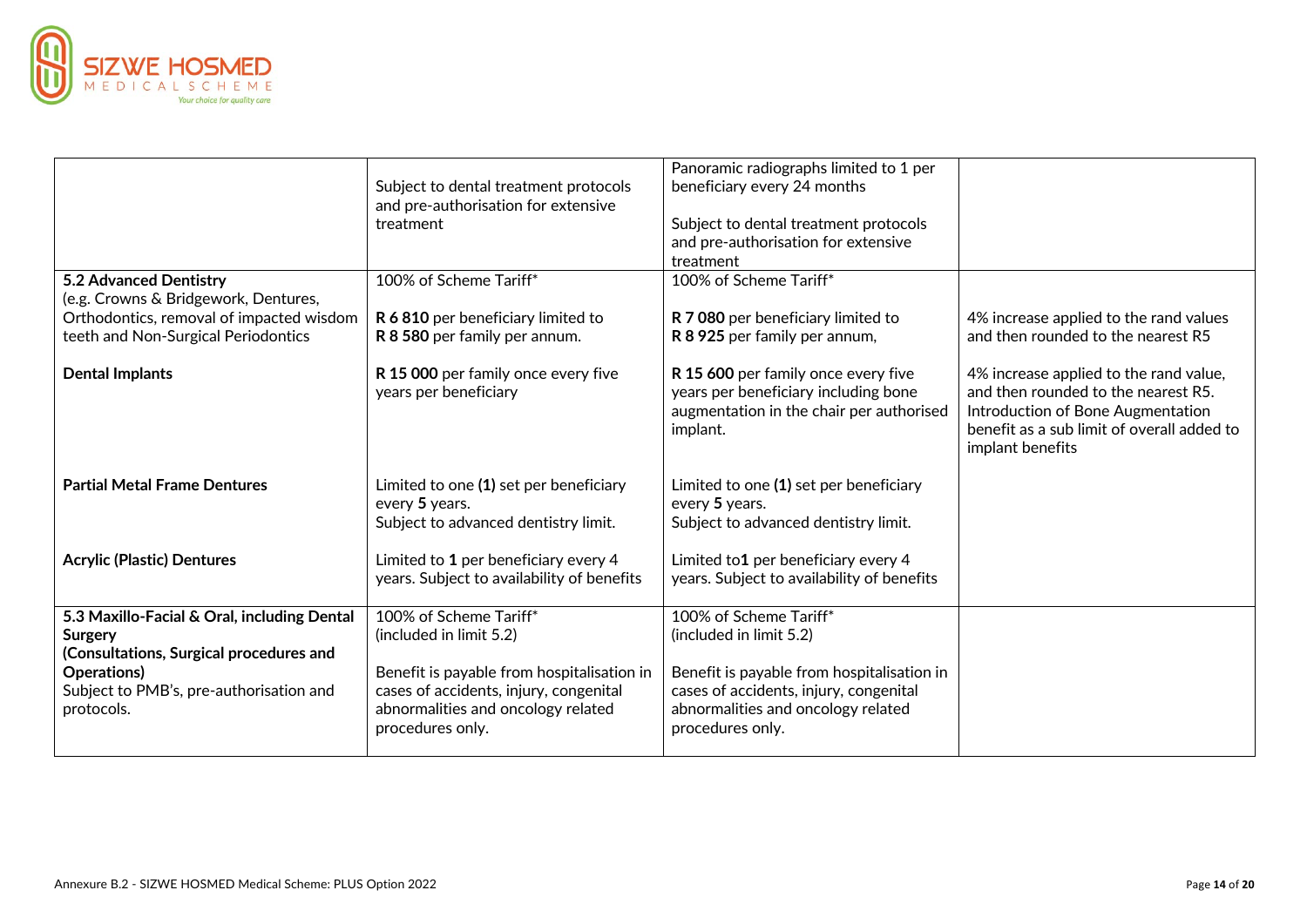

# **6. AUXILIARY BENEFIT**

| <b>OPTION</b>                                                                                                                                | <b>PLUS 2021</b>                                                    | <b>PLUS 2022</b>                                                   | <b>INCREASES / CHANGES</b>                                                    |
|----------------------------------------------------------------------------------------------------------------------------------------------|---------------------------------------------------------------------|--------------------------------------------------------------------|-------------------------------------------------------------------------------|
| <b>6.1 ALTERNATIVE SERVICES</b><br>Homeopathy, Naturopathy, Chiropractor                                                                     | 100% of Scheme Tariff*                                              | 100% of Scheme Tariff*                                             |                                                                               |
| and Podiatry<br>Subject to PMBs and Protocols                                                                                                | Collectively limited to R 4 080 per family<br>per annum             | Collectively limited to R 4 245 per family<br>per annum            | 4% increase added to the rand value, and<br>then rounded to the nearest R5    |
|                                                                                                                                              | Medicine dispensed limited to Acute<br>Medication Limit (3.1)       | Medicine dispensed limited to Acute<br>Medication Limit (3.1)      |                                                                               |
| <b>6.2 REMEDIAL AND OTHER</b><br><b>THERAPIES</b>                                                                                            | 100% of Scheme Tariff*                                              | 100% of Scheme Tariff*                                             |                                                                               |
| Audiology, Speech therapy, Dieticians,<br>Hearing Aid Acousticians, Occupational<br>Therapy, Orthotics, Social Workers and<br>Speech Therapy | Collectively limited to R 5 170 per family<br>per annum             | Collectively limited to R 5 375 per family<br>per annum            | 4% increase applied to the rand value,<br>and then rounded to the nearest R5  |
| <b>6.3 PHYSIOTHERAPY OUT OF</b><br><b>HOSPITAL Biokinetics &amp; Physiotherapy</b>                                                           | 100% of Scheme Tariff*                                              | 100% of Scheme Tariff*                                             |                                                                               |
|                                                                                                                                              | R 2 730 per beneficiary limited to<br>R 4 370 per family per annum. | R 2840 per beneficiary limited to<br>R 4 545 per family per annum. | 4% increase applied to the rand values,<br>and then rounded to the nearest R5 |

# **7. MEDICAL APPLIANCES**

| <b>OPTION</b>                        | <b>PLUS 2021</b>                    | <b>PLUS 2022</b>                    | <b>INCREASES / CHANGES</b>             |
|--------------------------------------|-------------------------------------|-------------------------------------|----------------------------------------|
| 7. Appliances                        | 100% of Negotiated Tariff*          | 100% of Negotiated Tariff*          |                                        |
| E.g., Hearing Aids, Wheelchairs, and |                                     |                                     |                                        |
| callipers etc.                       | Limited to R 14 740 per family per  | Limited to R 15 330 per family per  | 4% increase on rand value rounded to   |
|                                      | annum                               | annum                               | the nearest R5                         |
| Subject to pre-authorisation         |                                     |                                     |                                        |
|                                      |                                     |                                     | 4% increase applied to the rand value, |
|                                      | Stoma Care - Subject to a sub limit | Stoma Care - Subject to a sub limit | and then rounded to the nearest R5     |
|                                      | ot                                  | of                                  |                                        |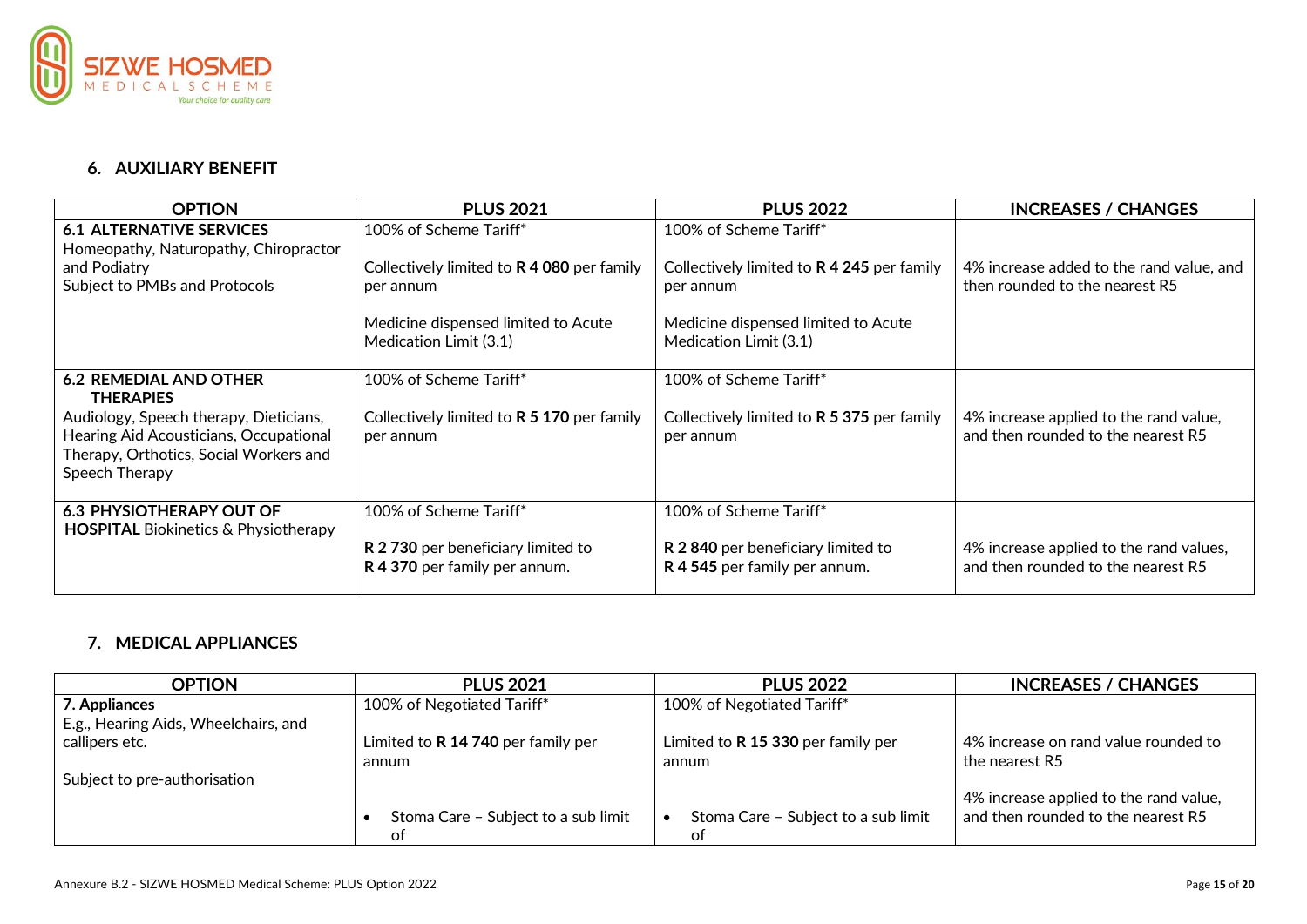

| R 7 580 per family per annum                                                                                                                                                               | R 7 885 per family per annum                                                                                                                                                               |                                                                              |
|--------------------------------------------------------------------------------------------------------------------------------------------------------------------------------------------|--------------------------------------------------------------------------------------------------------------------------------------------------------------------------------------------|------------------------------------------------------------------------------|
| Wheelchairs - one claim per<br>Beneficiary every 36 months subject<br>to pre-authorisation.<br>Hearing aids - one claim per<br>beneficiary every 24 months subject<br>to pre-authorisation | Wheelchairs - one claim per<br>Beneficiary every 36 months subject<br>to pre-authorisation.<br>Hearing aids - one claim per<br>beneficiary every 24 months subject<br>to pre-authorisation | 4% increase applied to the rand value,<br>and then rounded to the nearest R5 |
| <b>Blood Pressure Monitors</b><br>Subject to a sub-limit of R550 for<br>beneficiaries registered for<br>Hypertension                                                                       | <b>Blood Pressure Monitors</b><br>Subject to a sub-limit of R570 for<br>beneficiaries registered for<br>Hypertension                                                                       |                                                                              |

# **8. OTHER BENEFITS**

| <b>OPTION</b>                                                             | <b>PLUS 2021</b>                          | <b>PLUS 2022</b>                               | <b>INCREASES / CHANGES</b> |
|---------------------------------------------------------------------------|-------------------------------------------|------------------------------------------------|----------------------------|
| 8.1 Air/Road Ambulance & Emergency                                        | 100% of Scheme Tariff*                    | 100% of Negotiated Tariff*                     | Tariff amended             |
| <b>Services</b>                                                           |                                           |                                                |                            |
|                                                                           | 24-hour access to Call Centre including   | 24-hour access to Call Centre including        |                            |
| The Schemes preferred provider must be<br>contacted should you require an | telephonic Nurse advise line              | telephonic Nurse advise line                   |                            |
| Ambulance - failure to adhere to this                                     | <b>Emergency:</b>                         | Emergency:                                     |                            |
| could result in you being held liable for                                 | Subject to pre-authorisation within 72    | Subject to pre-authorisation within 72         |                            |
| costs incurred.                                                           | hours after the emergency. Inter-hospital | hours after the emergency. Inter-              |                            |
|                                                                           | transfers must be done by preferred       | hospital transfers must be done by             |                            |
|                                                                           | provider only.                            | preferred provider only.                       |                            |
|                                                                           | Emergency response by road or air to      | Emergency response by road or air<br>$\bullet$ |                            |
|                                                                           | scene of incident and Transfer from       | to scene of incident and Transfer              |                            |
|                                                                           | scene, to closest, most appropriate       | from scene, to closest, most                   |                            |
|                                                                           | facility                                  | appropriate facility                           |                            |
|                                                                           | Escort return of stranded minors can      | Escort return of stranded minors               |                            |
|                                                                           | be arranged                               | can be arranged                                |                            |
|                                                                           |                                           |                                                |                            |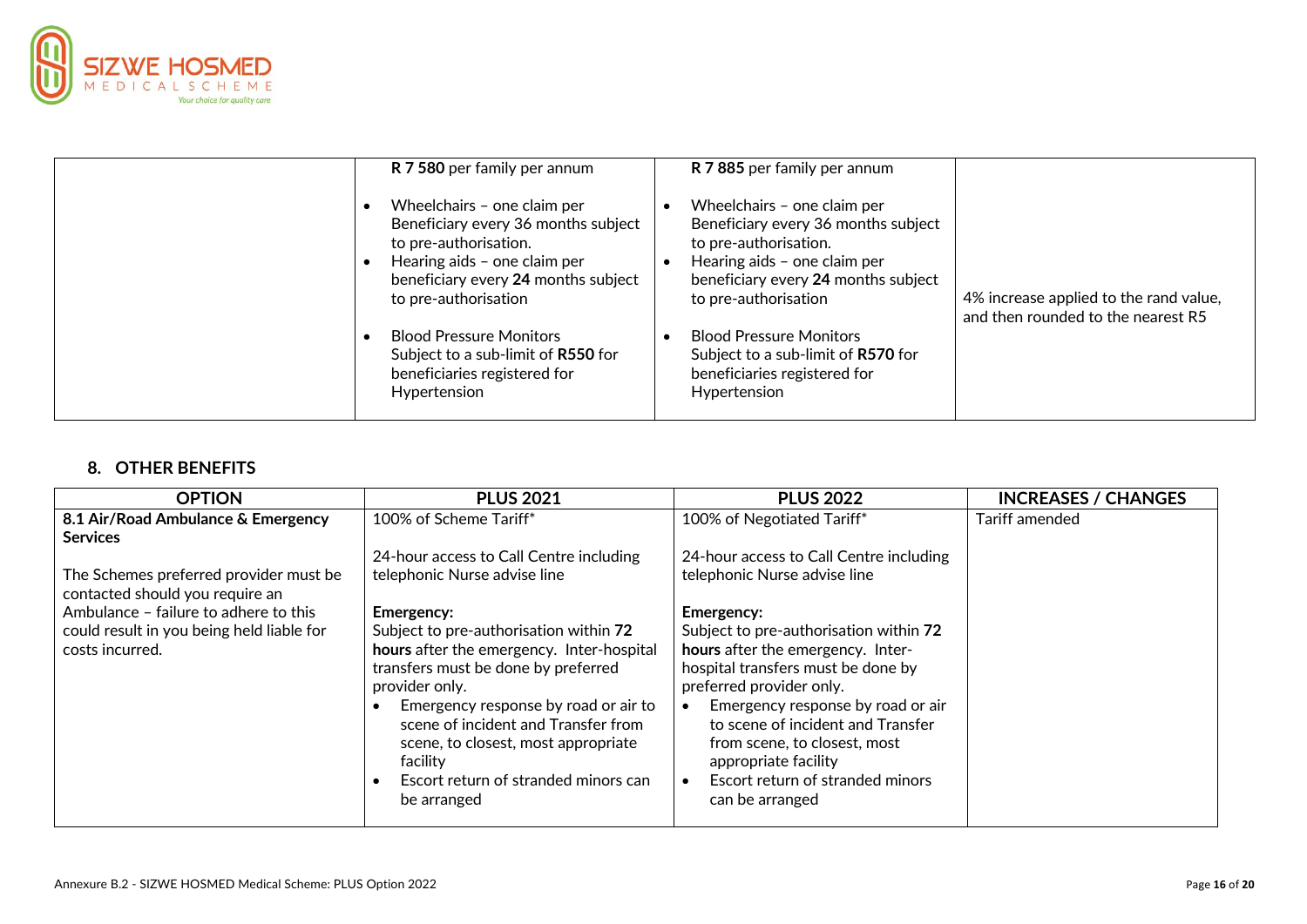

|                                                                                                                                     | Non-emergency: Subject to pre-<br>authorisation beforehand.<br>Facilitation of medically justified<br>inter-facility transfers<br>Medical repatriation | Non-emergency: Subject to pre-<br>authorisation beforehand.<br>Facilitation of medically justified<br>$\bullet$<br>inter-facility transfers<br>Medical repatriation<br>$\bullet$ |                                                                                 |
|-------------------------------------------------------------------------------------------------------------------------------------|--------------------------------------------------------------------------------------------------------------------------------------------------------|----------------------------------------------------------------------------------------------------------------------------------------------------------------------------------|---------------------------------------------------------------------------------|
| 8.2 Psychology & Psychiatry Treatment<br>Subject to PMB's and referral from GP or<br>Specialist, failure to do so will result in no | 100% of Scheme Tariff*                                                                                                                                 | 100% of Scheme Tariff*                                                                                                                                                           |                                                                                 |
| payment.<br>Subject to confirmed diagnosis, treatment<br>plan and managed care protocols                                            | R 4 780 per beneficiary,<br>Limited to R 9 560 per Family.                                                                                             | R 4 970 per beneficiary,<br>Limited to R 9 940 per Family.                                                                                                                       | 4% increase applied to the rand<br>value, and then rounded to the<br>nearest R5 |
| 8.3 Infertility<br>Subject to PMBs, pre-authorisation and<br>protocols.                                                             | 100% of Scheme Tariff*                                                                                                                                 | 100% of Scheme Tariff*                                                                                                                                                           |                                                                                 |
| 8.4 Hospice and Private Nursing<br>Subject to PMB's, pre-authorisation and                                                          | 100% of Negotiated Tariff*                                                                                                                             | 100% of Negotiated Tariff*                                                                                                                                                       |                                                                                 |
| protocols.                                                                                                                          | Subject to combined limit of a maximum<br>period of 14 days per annum-except for<br><b>PMBs</b>                                                        | Subject to combined limit of a maximum<br>period of 14 days per annum-except for<br><b>PMBs</b>                                                                                  |                                                                                 |

# **9. SIZWE HOSMED BAMBINO PROGRAMME**

SIZWE HOSMED cares about its maternity mothers and this programme aims to assist them during their pregnancy by providing advice and benefits. At 24 weeks of maternity the Scheme offers a free maternity bag with baby goodies, to pregnant women registered on the Bambino Programme.

| <b>OPTION</b>                                                      | <b>PLUS 2021</b>                                           |                                                            | <b>INCREASES / CHANGES</b>                                              |
|--------------------------------------------------------------------|------------------------------------------------------------|------------------------------------------------------------|-------------------------------------------------------------------------|
| 9.1 SIZWE HOSMED Bambino                                           | 100% of Scheme Tariff*                                     | 100% of Scheme Tariff*                                     |                                                                         |
| Programme                                                          | <b>PMB Based on Clinical Protocols</b>                     | <b>PMB Based on Clinical Protocols</b>                     |                                                                         |
| Subject to Registration on SIZWE<br><b>HOSMED Bambino Program.</b> |                                                            |                                                            |                                                                         |
| 9.2 Hospital Confinement:                                          | $NVD$ - Limited to 3 days<br>Caesarean - Limited to 4 days | $NVD$ - Limited to 2 days<br>Caesarean - Limited to 4 days | Confinement for NVD, does not<br>require prolonged hospital stay as per |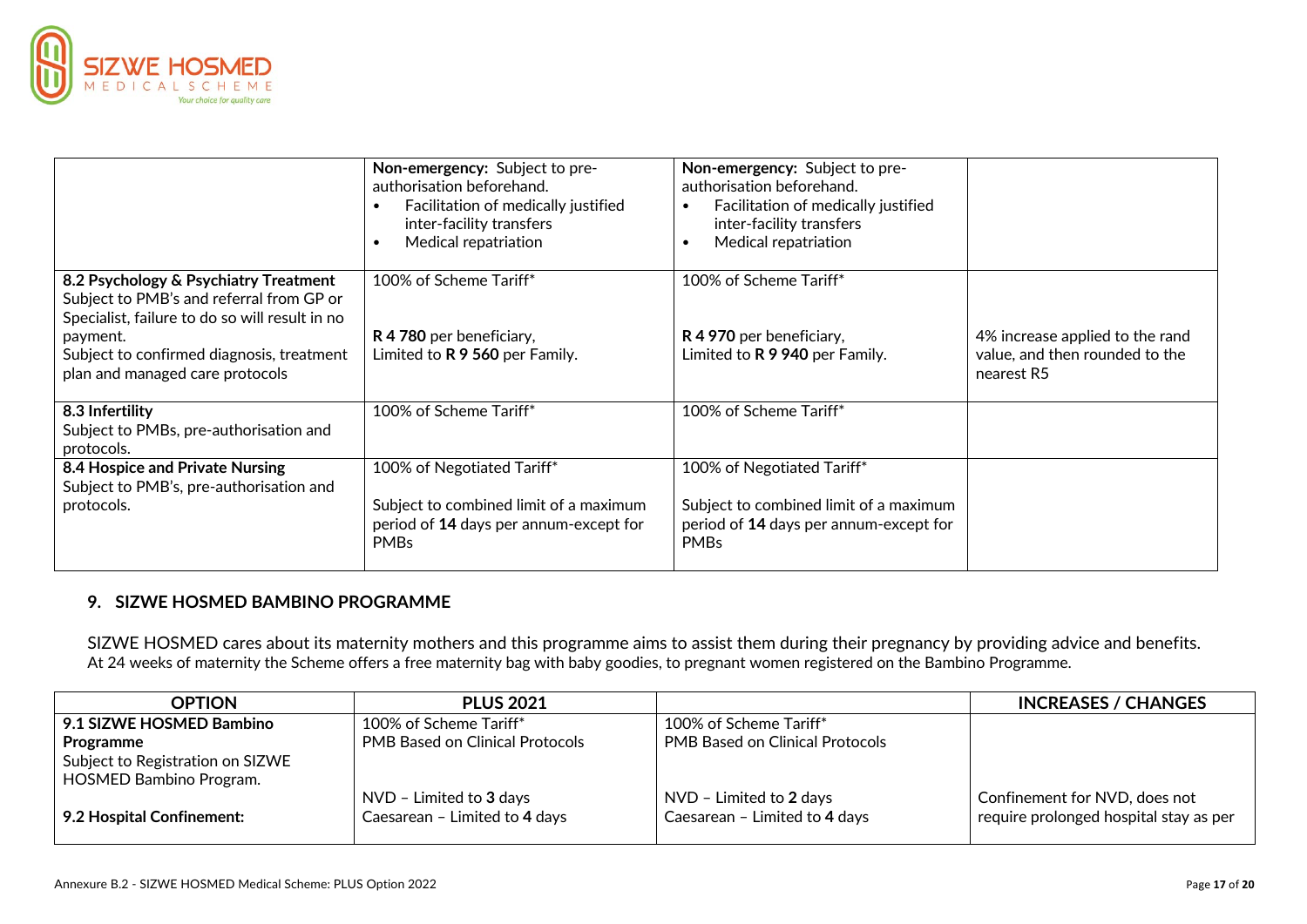

| 9.3 Home Delivery:<br>By Registered Midwife pre-authorisation<br>required                                                                | 100% of Negotiated Tariff*                                                                                                                                                                             | 100% of Negotiated Tariff*                                                                                                                                                                             | EBM. Complications will be managed<br>as exceptions                          |
|------------------------------------------------------------------------------------------------------------------------------------------|--------------------------------------------------------------------------------------------------------------------------------------------------------------------------------------------------------|--------------------------------------------------------------------------------------------------------------------------------------------------------------------------------------------------------|------------------------------------------------------------------------------|
| 9.4 Maternity Ultrasounds(s):                                                                                                            | Limited to three (3) 2D ultrasounds per<br>pregnancy for In and Out of Hospital                                                                                                                        | Limited to three 2 x 2D ultrasounds per<br>pregnancy and 1 x 3D ultrasound for In and<br>Out of Hospital                                                                                               | Inclusion of 1 X 3D ultrasound as an<br>additional benefit                   |
| 9.5 Maternity Visit(s):                                                                                                                  | Additional 6 GP consultations and 3<br>specialist consultations per pregnancy<br>(Once these limits have been reached<br>further ante-natal consultations will be<br>paid from the day-to-day benefit) | Additional 6 GP consultations and 3<br>specialist consultations per pregnancy<br>(Once these limits have been reached<br>further ante-natal consultations will be paid<br>from the day-to-day benefit) |                                                                              |
| 9.6 Antenatal Pathology Screening:<br>Haemoglobin, Syphilis, Chlamydia,<br><b>Bacteriuria, Hepatitis B and Rhesus</b><br>incompatibility | 100% of Scheme Tariff*                                                                                                                                                                                 | 100% of Scheme Tariff*                                                                                                                                                                                 |                                                                              |
| 9.7 Antenatal Classes:<br><b>By Registered Nurse</b>                                                                                     | Limited to R555 per mother per annum                                                                                                                                                                   | Limited to R575 per mother per annum                                                                                                                                                                   | 4% increase applied to the rand value,<br>and then rounded to the nearest R5 |
| 9.8 Immunisation benefit                                                                                                                 | Immunisation as per the Immunisation<br>schedule by the Department of Health up<br>to 12 months of age                                                                                                 | Immunisation as per the Immunisation<br>schedule by the Department of Health up<br>to 12 months of age                                                                                                 |                                                                              |

## **10. SIZWE HOSMED WE CARE**

| <b>OPTION</b>                  | <b>PLUS 2021</b>                         | <b>PLUS 2022</b>                          | <b>INCREASES / CHANGES</b> |
|--------------------------------|------------------------------------------|-------------------------------------------|----------------------------|
| <b>10.1 Wellness Programme</b> | 100% of Scheme Tariff*                   | 100% of Scheme Tariff*                    |                            |
|                                | 1 Free Pap Smear for Females over 18     | Free Covid-19 Vaccination per beneficiary | Covid-19 vaccination added |
|                                | Years per beneficiary per Annum          | Diabetic Eye Care                         | Diabetic Eye Care added    |
|                                | <b>1</b> Free Mammogram for Females over | 1 Free Pap Smear for Females over 18      |                            |
|                                | 40 Years per beneficiary per Annum       | Years per beneficiary per Annum           |                            |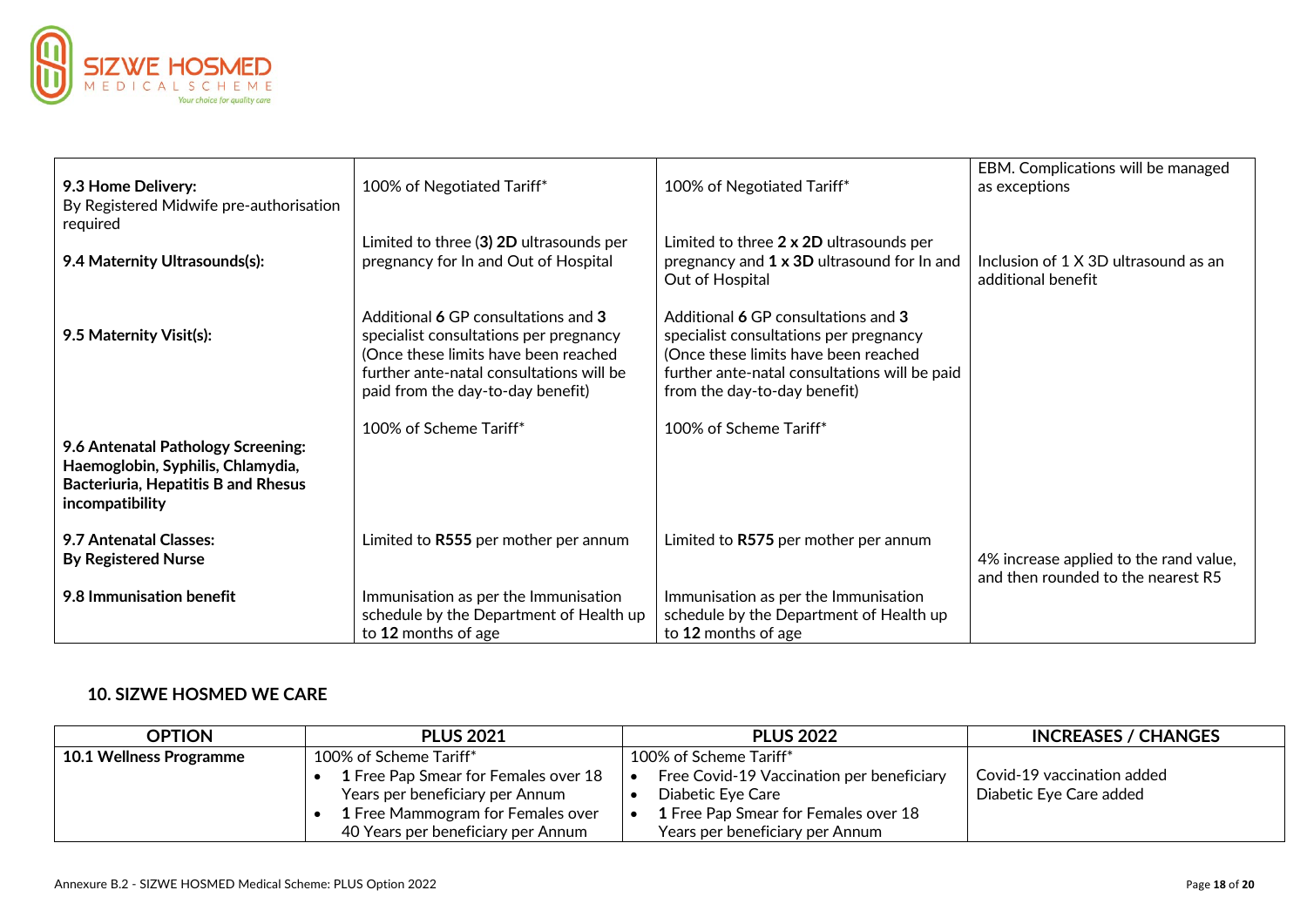

|                                                                                                                                         | 1 Free PSA for Males over 40 Years per<br>$\bullet$<br>beneficiary per Annum<br>1 Free Cholesterol Test over 20 Years<br>per beneficiary per Annum<br>1 Free Flu Vaccine per beneficiary per<br>$\bullet$<br>Annum<br>1 Free Blood Sugar Test over 15 Years<br>$\bullet$<br>per beneficiary per Annum<br>1 Free Colon Cancer Blood Test over<br>$\bullet$<br>50 years per beneficiary per Annum<br>1 Free Blood Pressure test per<br>$\bullet$<br>beneficiary per Annum<br>1 Free HIV Test per beneficiary per<br>Annum<br>1 Free HPV vaccination per beneficiary<br>$\bullet$<br>between 9 and 12 years of age<br>1 Free Pneumococcal Vaccine per<br>$\bullet$<br>beneficiary above 65 Years of age per<br>Annum | 1 Free Mammogram for Females over 40<br>$\bullet$<br>Years per beneficiary per Annum<br>1 Free PSA for Males over 40 Years per<br>$\bullet$<br>beneficiary per Annum<br>1 Free Cholesterol Test over 20 Years per<br>beneficiary per Annum<br>1 Free Flu Vaccine per beneficiary per<br>$\bullet$<br>Annum<br>1 Free Blood Sugar Test over 15 Years per<br>$\bullet$<br>beneficiary per Annum<br>1 Free Colon Cancer Blood Test over 50<br>$\bullet$<br>years per beneficiary per Annum<br>1 Free Blood Pressure test per beneficiary<br>per Annum<br>1 Free HIV Test per beneficiary per Annum<br>$\bullet$<br>1 Free HPV vaccination per beneficiary<br>between 9 and 12 years of age<br>1 Free Pneumococcal Vaccine per<br>$\bullet$<br>beneficiary above 65 Years of age per |  |
|-----------------------------------------------------------------------------------------------------------------------------------------|-------------------------------------------------------------------------------------------------------------------------------------------------------------------------------------------------------------------------------------------------------------------------------------------------------------------------------------------------------------------------------------------------------------------------------------------------------------------------------------------------------------------------------------------------------------------------------------------------------------------------------------------------------------------------------------------------------------------|----------------------------------------------------------------------------------------------------------------------------------------------------------------------------------------------------------------------------------------------------------------------------------------------------------------------------------------------------------------------------------------------------------------------------------------------------------------------------------------------------------------------------------------------------------------------------------------------------------------------------------------------------------------------------------------------------------------------------------------------------------------------------------|--|
|                                                                                                                                         | Men's Health Benefit                                                                                                                                                                                                                                                                                                                                                                                                                                                                                                                                                                                                                                                                                              | Annum                                                                                                                                                                                                                                                                                                                                                                                                                                                                                                                                                                                                                                                                                                                                                                            |  |
| 10.2 HIV/AIDS Management<br>Programme<br>Unlimited Benefits subject to<br>PMB's and registration on the<br>Scheme's programme           | 100% of Scheme Tariff*<br>Treatment is subject to the treatment Care<br>plan and clinical protocols per CDL                                                                                                                                                                                                                                                                                                                                                                                                                                                                                                                                                                                                       | 100% of Scheme Tariff*<br>Treatment is subject to the treatment Care plan<br>and clinical protocols per CDL                                                                                                                                                                                                                                                                                                                                                                                                                                                                                                                                                                                                                                                                      |  |
| 10.3 Chronic Disease<br><b>Management Programme (CDL)</b><br>Unlimited Benefits subject to<br>registration on the Scheme's<br>programme | 100% of Scheme Tariff*<br>Treatment is subject to the treatment Care<br>plan and clinical protocols per CDL                                                                                                                                                                                                                                                                                                                                                                                                                                                                                                                                                                                                       | 100% of Scheme Tariff*<br>Treatment is subject to the treatment Care plan<br>and clinical protocols per CDL                                                                                                                                                                                                                                                                                                                                                                                                                                                                                                                                                                                                                                                                      |  |
| 10.4 COVID-19<br>Screening diagnosis and<br>treatment. Subject to PMBs                                                                  | 100% of Scheme Tariff*<br>Subject to PMBs                                                                                                                                                                                                                                                                                                                                                                                                                                                                                                                                                                                                                                                                         | 100% of Scheme Tariff*<br>Subject to PMBs                                                                                                                                                                                                                                                                                                                                                                                                                                                                                                                                                                                                                                                                                                                                        |  |